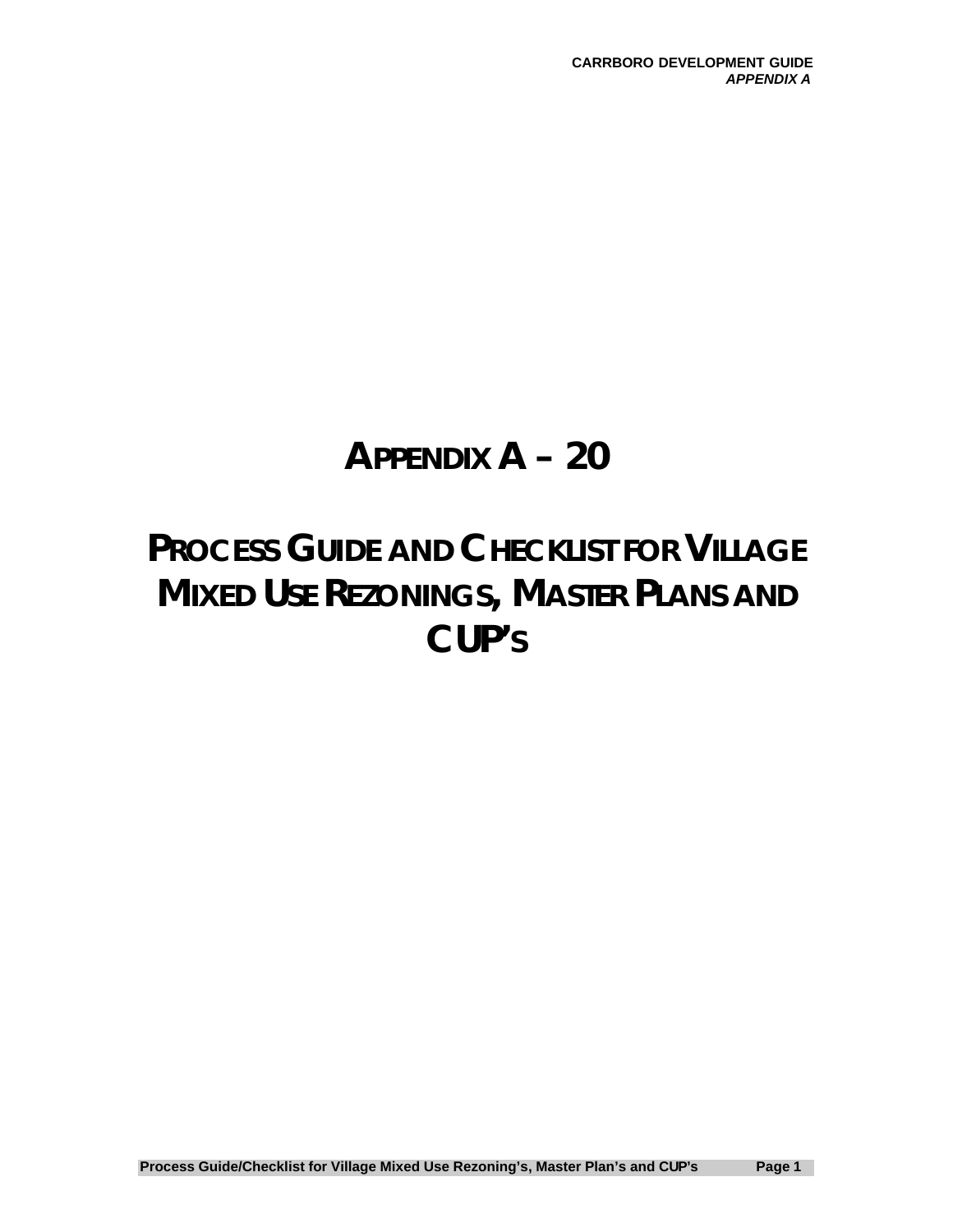#### **CARRBORO DEVELOPMENT GUIDE** *APPENDIX A*

| <b>FORM:</b>         | <b>IN REVIEW DATE:</b>          |
|----------------------|---------------------------------|
| <b>VMU 2000</b>      |                                 |
| <b>REVIEWED BY:</b>  | <b>REVIEW#:</b>                 |
| <b>FROJECT NAME:</b> | <b>DATE OF PREVIOUS REVIEW:</b> |

**NOTE: Please note that if you plan on obtaining Conditional Use Permit approval at the same time as your Village Mixed Use Rezoning and Master Plan approval, you must complete both Part I and Part II of this checklist simultaneously. Otherwise, you must complete the requirements of Part I and receive approval from the Board of Aldermen. Following this approval, you will need to complete the requirements of Part II and receive approval of your Conditional Use permit.**

### **PART I: PROCESS GUIDE AND CHECKLIST FOR VILLAGE MIXED USE REZONING AND MASTER PLAN REQUESTS**

### **SUPPORTING/SUPPLEMENTAL INFORMATION (SUBMIT/ADDRESS ALL ITEMS)**

- $\Box$ 1. HOLD A PRESUBMITTAL CONFERENCE WITH TOWN STAFF
	- a. Attend a meeting with Town Staff at Development Review.
	- b. Attend an independent meeting with the Town Engineer to discuss drainage design (both quantity and quality) and other issues surrounding the drainage review process.
	- c. If the project is in the Northern Transition Area, you should also hold a pre-submittal conference with the Orange County Planning Staff.  $[Section 15-141.2(g)(3)(a)]$
- $\Box$ 2. COMPLETION OF ALL PRELIMINARY DESIGN REQUIREMENTS FOR MAJOR SUBDIVISIONS [SECTION 15-50]
	- a. Includes a map of constraints, a site 'walkabout', schematic site layout, etc.
	- b. See the "Conceptual Preliminary Plan" checklist for additional information
- $\Box$ 3. SUBMIT A NOTIFICATION MAP SHOWING ALL SURROUNDING PROPERTY OWNERS ENTITLED TO RECEIVE NOTICE OF THE PUBLIC HEARING. ADDITIONALLY, SUBMIT TWO (2) SETS OF STAMPED, ADDRESSED ENVELOPES FOR ALL SURROUNDING PROPERTY OWNERS ENTITLED TO RECEIVE NOTICE OF THE PUBLIC HEARING (Contact the Orange County GIS Department)
	- a. This is a requirement for all rezonings. Please consult Sections 15-323 and 15-141.2(g)(2) of the LUO for clarifying information.
- $\Box$ 4. COMPLETE APPLICATION(S):
	- a. Original rezoning petition. [Section 15-321(b)]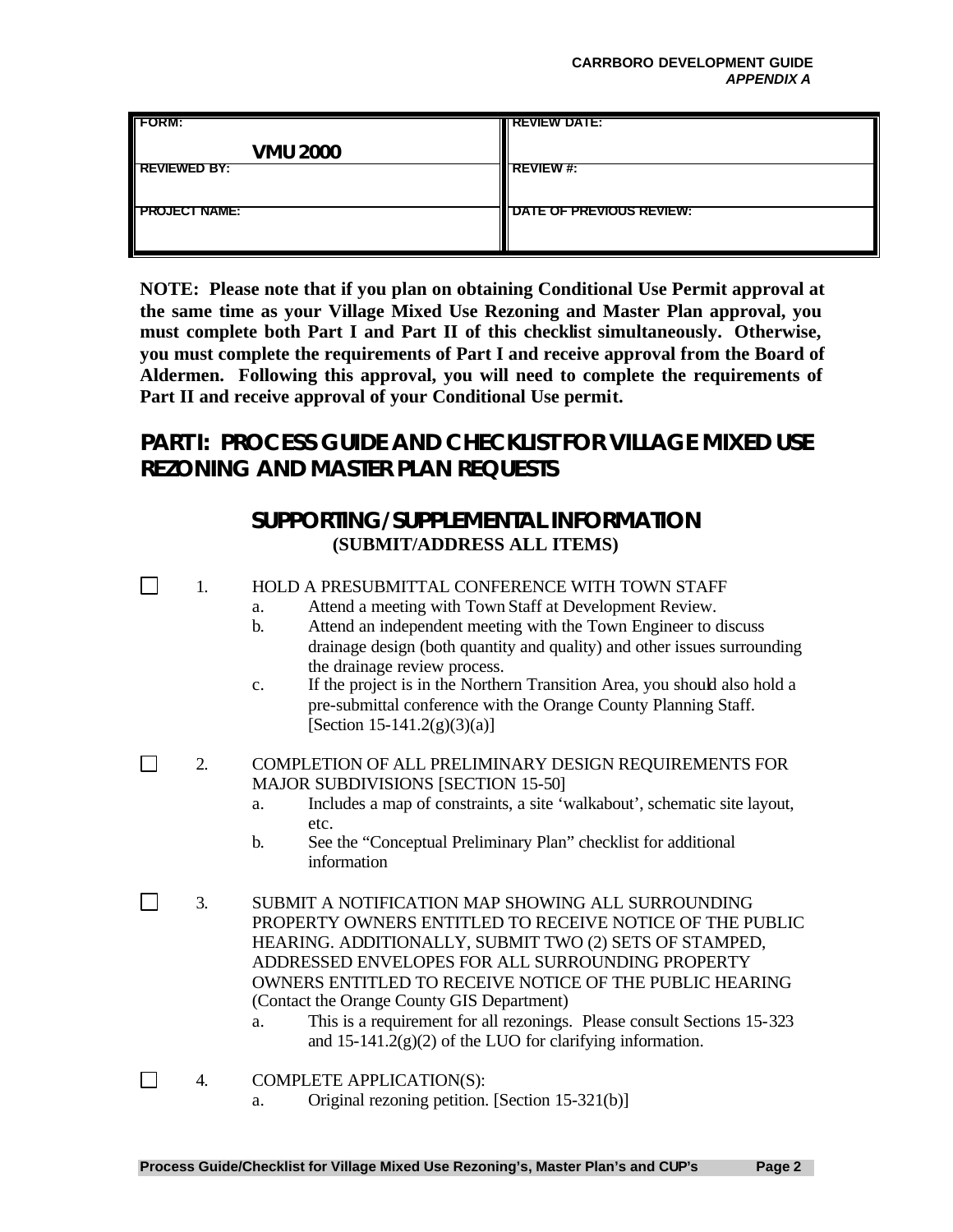- b. Land Use Permit application (if seeking approval of CUP[s] at same time as rezoning/master plan approval). [Section 15-49]
- $\Box$ 5. APPROPRIATE VILLAGE MIXED USE REZONING, MASTER PLAN AND LAND USE PERMIT FEES BASED ON FEE SCHEDULE (Land use permit fees are due only if seeking CUP approval at the same time)
- $\Box$ 6. RECORDED PLAT/BOUNDARY SURVEY OF PROP. [AppendixA-6(d)]
- П 7. DOCUMENTS RELATED TO THE SUGGESTED NEIGHBORHOOD INFORMATION MEETING (i.e., handouts, site drawings, notes about meeting, including attendees, etc.)
- $\Box$ 8. TOWN OF CARRBORO/NCDOT DRIVEWAY PERMIT (issued by Carrboro Public Works Department or NCDOT, respectively)
- $\Box$ 9. TREE REMOVAL JUSTIFICATION INFORMATION [Section 15-316]
- $\Box$ 10. "TRUTH IN DRAINAGE STATEMENT" RELATING TO IMPACTS ON UPSTREAM/DOWNSTREAM PROPERTIES AS A RESULT OF THE PROJECT [see Section 15-263 for additional information]
- $\Box$ 11. COMPLETED TOWN OF CARRBORO ANNEXATION PETITION (for projects outside of Carrboro Town Limits – may be annexed by phase as project is developed)
- $\Box$ 12. COMPLETED TRANSPORTATION IMPACT STATEMENT [Appendix A, A-7(14) and Sections 15-298 and 15-299]
- $\Box$ 13. RECREATION CALCULATION SHEET (on 8.5" X 11" sheet of paper)
- $\Box$ 14. HOMEOWNERS ASSOCIATION DOCUMENTS REVIEWED BY TOWN ATTORNEY [Sections 15-59, 15-67, 15-199, and 15-201]
- $\Box$ 15. **NEIGHBORHOOD PRESERVATION DISTRICT COMMISSION (NPDC)** REVIEW REQUIRED WITHIN ALL **NPDC** ZONING DISTRICTS
- $\Box$ 16. INFORMATION REGARDING ADHERANCE TO THE RECOMMENDED ARCHITECTURAL STANDARDS OF SECTION 15-141.2 and 15-177 OF THE LUO
- $\Box$ 17. COMPLETED "SUBDIVISION FACT SHEET" FORM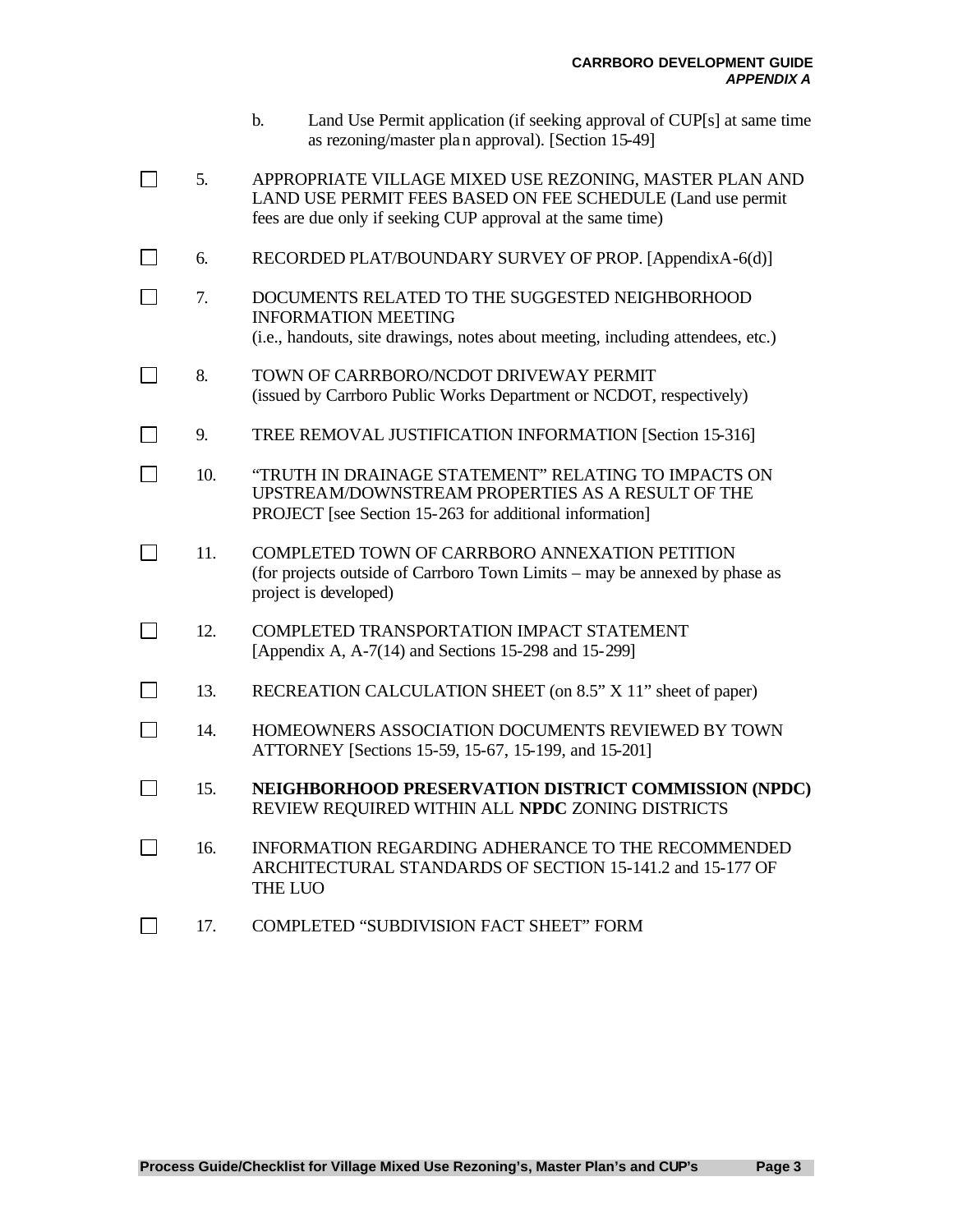### **GENERAL PROCESSES FOR VILLAGE MIXED USE REZONING/MASTER PLAN SUBMITTALS (SUBMIT/ADDRESS ALL ITEMS)**

 $\Box$ 

 $\Box$ 

#### 1. IN ORDER FOR YOUR PROJECT/PROPERTY TO BE CONSIDERED FOR A VILLAGE MIXED USE REZONING, THE FOLLOWING CRITERIA/ITEMS MUST BE MET/ADDRESSED:

- a. The subject property must comprise at least 50, but not more than 200 contiguous acres. [Section  $15-141.2(d)(1)$ ]
- b. The subject property must be served by existing or proposed public streets so that traffic generated by the development of the tract proposed for rezoning can be accommodated without endangering the public health or safety. [Section  $15-141.2(d)(2)$ ]
- c. The property must be served by OWASA water and sewer lines when developed. [Section  $15-141.2(d)(3)$ ]
- d. No more than 350 total acres may be rezoned to the Village Mixed Use district and no more than 3 villages be developed in the Town's planning jurisdiction. [Section  $15-141.2(e)$ ]

2. IN ORDER FOR YOUR PROJECT/PROPERTY TO BE CONSIDERED FOR A VILLAGE MIXED USE REZONING, YOU MUST SUBMIT A DETAILED NARRATIVE DEMONSTRATING HOW YOUR PROJECT WILL ACHIEVE THE FOLLOWING DESIGN OBJECTIVES [Section 15-141.2(a)]:

- a. The preservation of open space, scenic vistas, agricultural lands and natural resources within the Town of Carrboro and its planning jurisdiction and to minimize the potential for conflict between such areas and other land uses;
- b. The creation of a distinct physical settlement surrounded by a protected landscape of generally open land used for agricultural, forest, recreational and environmental protection purposes;
- c. Dwellings, shops, and workplaces generally located in close proximity to each other, the scale of which accommodates and promotes pedestrian travel for trips within the village;
- d. Modestly sized buildings fronting on, and aligned with, streets in a disciplined manner;
- e. A generally rectilinear pattern of streets, alleys and blocks reflecting the street network in existing small villages which provides for a balanced mix of pedestrians and automobiles;
- f. Squares greens, landscaped streets and parks woven into street and block patterns to provide space for social activity, parks and visual enjoyment;
- g. Provision of buildings for civic assembly or for other common purposes that act as visual landmarks and symbols of identity within the community;
- h. A recognizable, functionally diverse, but visually unified village focused on a village green or square;
- i. Development of a size and scale, which accommodates and promotes pedestrian travel rather than motor vehicle trips within the village;
- j. Compliance with the policies embodied in this chapter for the development of a village mixed use.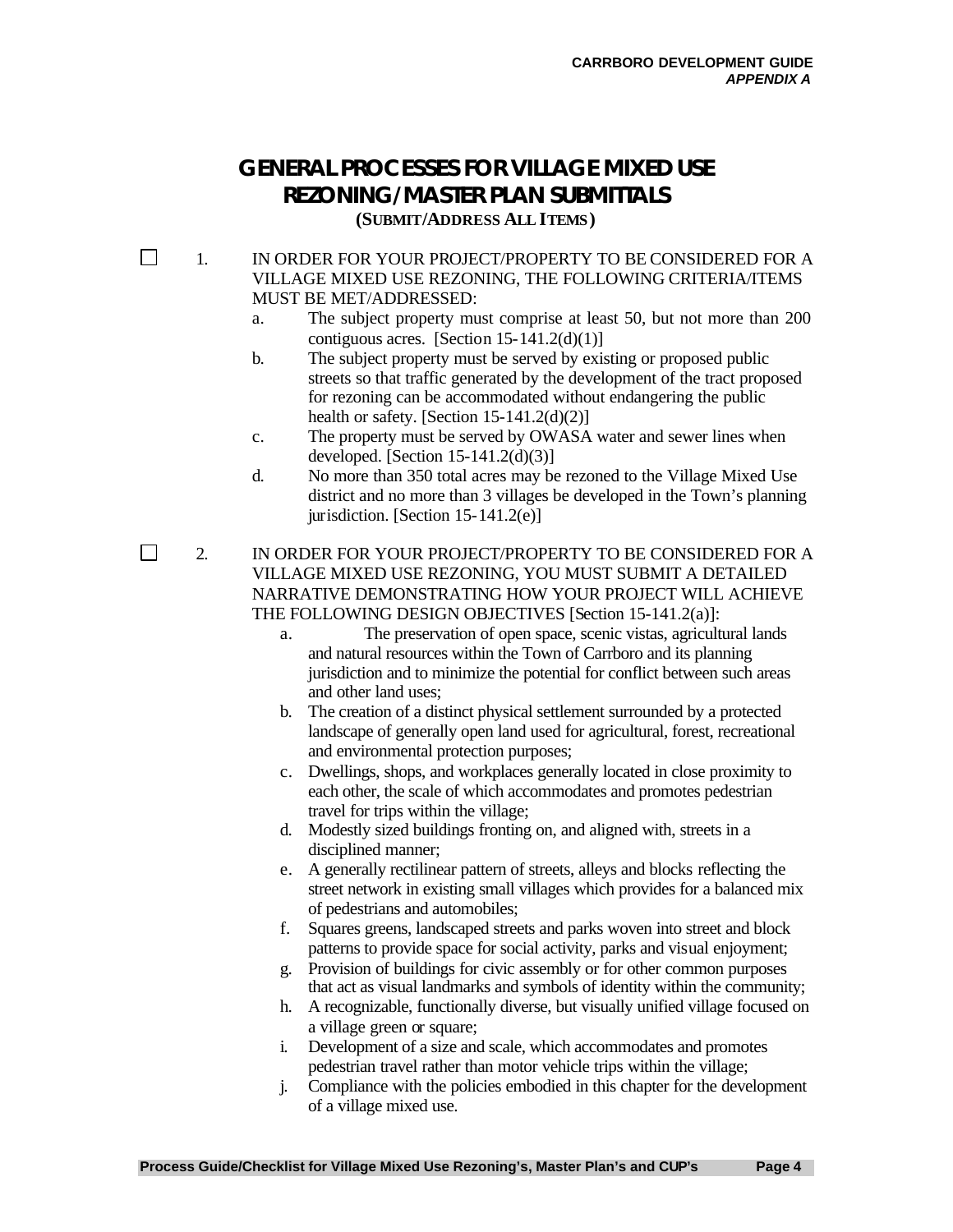$\Box$ 

3. IN ORDER FOR YOUR PROJECT/PROPERTY TO BE CONSIDERED FOR A VILLAGE MIXED USE REZONING, YOU MUST ALSO SUBMIT A WRITTEN AND GRAPHIC MASTER PLAN FOR THE PROPOSED VILLAGE MIXED USE DEVELOPMENT THAT ANSWERS THE FOLLOWING QUESTIONS/DESIGN OBJECTIVES AND/OR SHOWS THE FOLLOWING ITEMS [Section 15-141.2(g)(1)]:

- a. The location, types, and densities of residential uses;
- b. The location, types, and maximum floor areas and impervious surface areas for non-residential uses;
- c. The location and orientation of buildings, parking areas, recreational facilities, and open spaces;
- d. Access and circulation systems for vehicles and pedestrians;
- e. How the development proposes to satisfy the objectives of and comply with the regulations applicable to a village mixed use development as set forth in Section 15-176.1 of this chapter;
- f. How the development proposes to minimize or mitigate any adverse impacts on neighboring properties and the environment, including without limitation impacts from traffic and stormwater runoff; and
- g. How the development proposes to substantially comply with the town's recommended "Village Mixed Use and Affordable Housing Vernacular Architectural Standards."
- $\Box$ 4. THE PLANNING BOARD, NORTHERN TRANSITION AREA ADVISORY COMMITTEE, APPEARRANCE COMMISSION, ENVIRONMENTAL ADVISORY BOARD AND TRANSPORTATION ADVISORY BOARD (and other Boards/Committees as the Board of Aldermen may refer) SHALL REVIEW THE PROPOSED MASTER PLAN AT THE SAME TIME IT CONSIDERS THE REZONING REQUEST. [Section 15-141.2(g)(2)]
	- a. In response to suggestions made by any or all of the advisory boards, the applicant may revise the master plan before it is submitted to the Board of Aldermen.
- $\Box$ 5. THE REZONING AND MASTER PLAN REQUESTS MUST BE REVIEWED CONCURRENTLY. THE BOARD MAY NOT APPROVE THE REZONING REQUEST WITHOUT ALSO APPROVING THE MASTER PLAN FOR THE DEVELOPMENT. [Section  $15-141.2(g)(3)(b \text{ and } c)$ ]
	- a. The Board may impose reasonable modifications and conditions in compliance with their legislative discretion.
- $\Box$ 6. APPLICATIONS FOR VILLAGE MIXED USE REZONINGS AND MASTER PLANS CONTAINING PROPERTY THAT IS LOCATED WITHIN THE TRANSITION AREA OF THE CARRBORO JOINT DEVELOPMENT AREA SHALL MEET WITH THE PLANNING STAFF OF BOTH THE TOWN OF CARRBORO AND ORANGE COUNTY. [Section 15-141.2(g)(3)(a)]
- $\Box$ 7. APPROVAL OF A VILLAGE MIXED USE REZONING AND MASTER PLAN DOES NOT OBVIATE THE NEED TO OBTAIN A CUP FOR THE VILLAGE MIXED USE DEVELOPMENT (USE 32.000). THE CUP PLANS MUST BE SUBSTANTIALLY SIMILAR (DENSITY, GROSS FLOOR AREA, GENERAL ARRANGEMENT, ETC.) TO THE APPROVED VILLAGE MIXED USE REZONING/MASTER PLAN. [Section 15-141.2(g)(4)]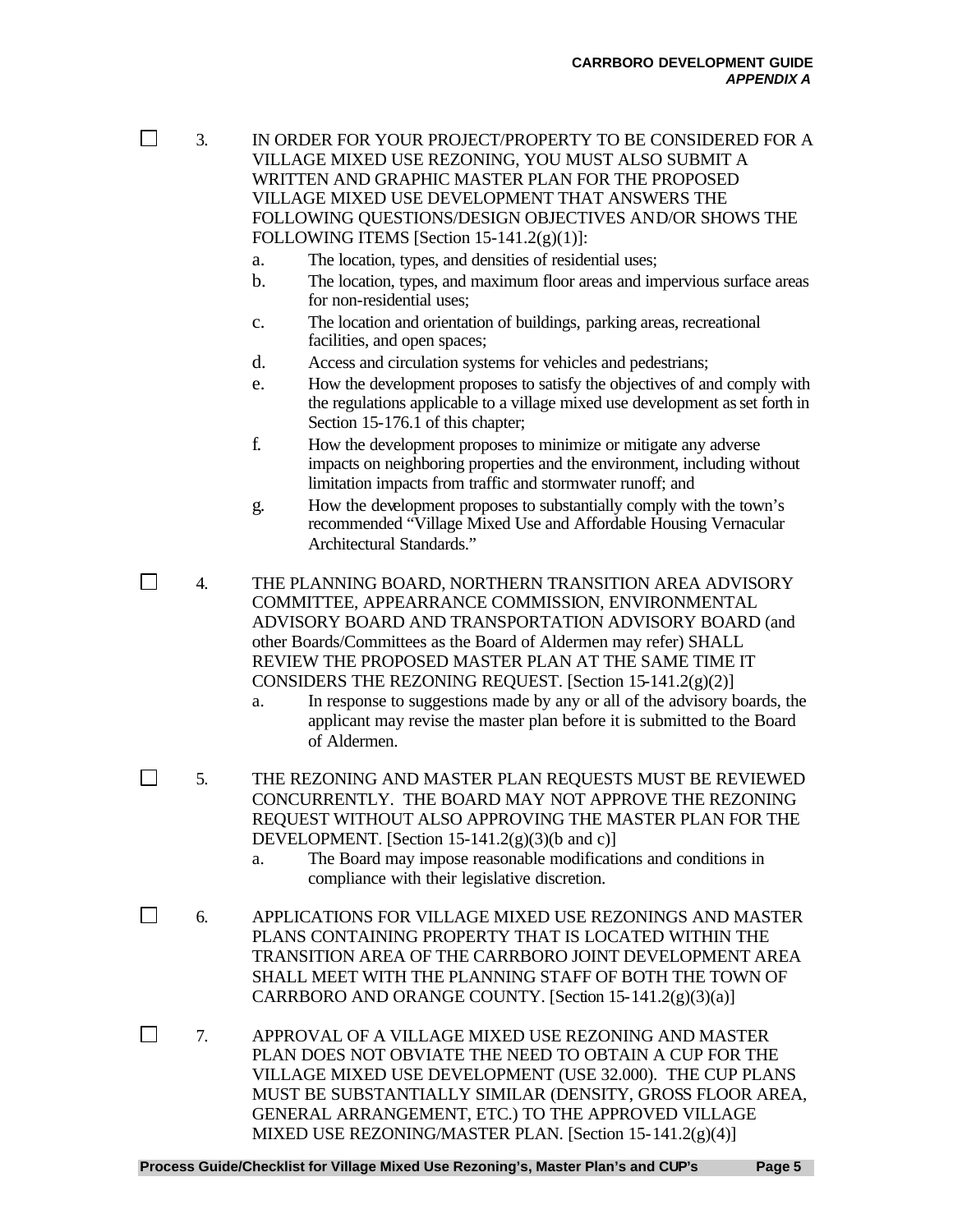### **GENERAL REQUIREMENTS FOR STORE FRONT USE AREAS WITHIN VILLAGE MIXED USE DEVELOPMENTS**

**(SUBMIT/ADDRESS ALL ITEMS)**

- $\Box$ 1. THE MAXIMUM SIZE OF A COMMERCIAL AREA WITHIN A VILLAGE MIXED USE DEVELOPMENT IS 10% OF THE GROSS TRACT ACREAGE OR 5 ACRES, WHICHEVER IS LESS. [Section 15-176.2(a)]
- $\Box$ 2. THE USES PERMISSIBLE IN THE COMMERCIAL AREA OF A VILLAGE MIXED USE DEVELOPMENT ARE THE SAME USES WHICH ARE PERMISSIBLE IN THE B-3T AND/OR O/A ZONING DISTRICTS (SEE THE "TABLE OF PERMISSIBLE USES" – Section 15-146). [Section 15-176.2(a)]
- $\Box$ 3. WITHIN THE COMMERCIAL AREAS OF A VILLAGE MIXED USE DEVELOPMENT, THE REGULATIONS APPLICABLE TO PROPERTY ZONED B3-T SHALL APPLY, EXCEPT AS OTHERWISE PROVIDED IN SECTION 15-176.2 OF THE LAND USE ORDINANCE OR AS OTHERWISE ALLOWED BY THE BOARD OF ALDERMEN IN THE APROVAL OF THE MASTER PLAN OR CONDITIONAL USE PERMIT FOR THE DEVELOPMENT. [Section 15-176.2(a)(1)]
	- 4. ALL COMMERCIAL AREAS OF A VILLAGE MIXED USE DEVELOPMENT MUST BE CONSTRUCTED WITHIN A "STOREFRONT USE AREA." THIS "STOREFROMT USE AREA" SHOULD ACHIEVE THE FOLLOWING [Section 15-176.2(a)(2-8) and 15-176.2(c)]:

 $\Box$ 

- a. The storefront use area shall provide a variety of retail shops and services to support the day-to-day needs of the village residents;
- b. The storefront use area shall be complemented with other compatible business, civic and residential uses in commercial-type buildings in a manner consistent with a small downtown or central-market;
- c. The storefront use area shall be located within an easy walking distance for residents of the village (the majority of the residential units usually located within a 1,500-foot radius [5-minute walk] of the storefront use area);
- d. Nonresidential uses intended or expected to serve an area beyond the village development itself shall be located, to the extent practicable, to permit vehicular access from outside of the village development without passing on the residential streets;
- e. The storefront use area shall be located at least 200 feet from an arterial street and at least one-half (1/2) mile from the nearest edge of another commercial center;
- f. Parking areas that serve any commercial facility shall be screened from the view of public streets not located within the village development with a Type 'A' screen;
- g. The additional land/building area required to construct required parking for residential uses located above commercial uses in the storefront use area shall not be treated as 'commercial area' for the purposes of the 10% or 5-acre 'cap' on commercial areas specified in Section 15-  $176.2(a)$ ;

**Process Guide/Checklist for Village Mixed Use Rezoning's, Master Plan's and CUP's Page 6**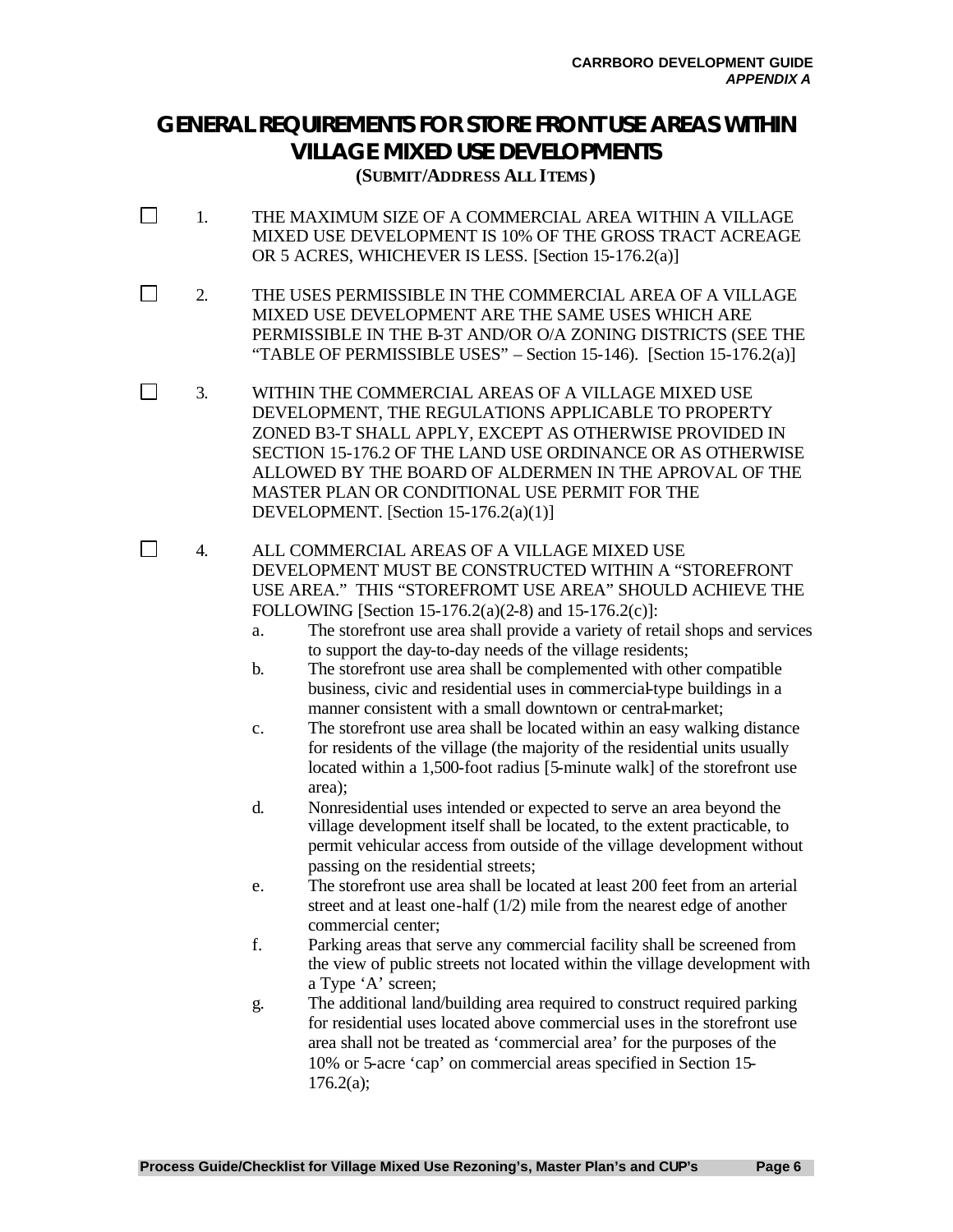- h. Commercial areas shall surround or be located adjacent to or across the street from a public park, green, or square. This space can be counted towards the open space requirements of the village development;
- i. Within the commercial areas authorized under this section (Section 15- 176.2), buildings shall be designed and constructed so that each individual enterprise occupies an area of not more than 6,000 square feet per floor;
- j. Businesses utilizing a drive-in or through windows are not permitted in storefront use areas;
- k. Businesses requiring loading or unloading during non-daylight areas are not permitted in storefront use areas.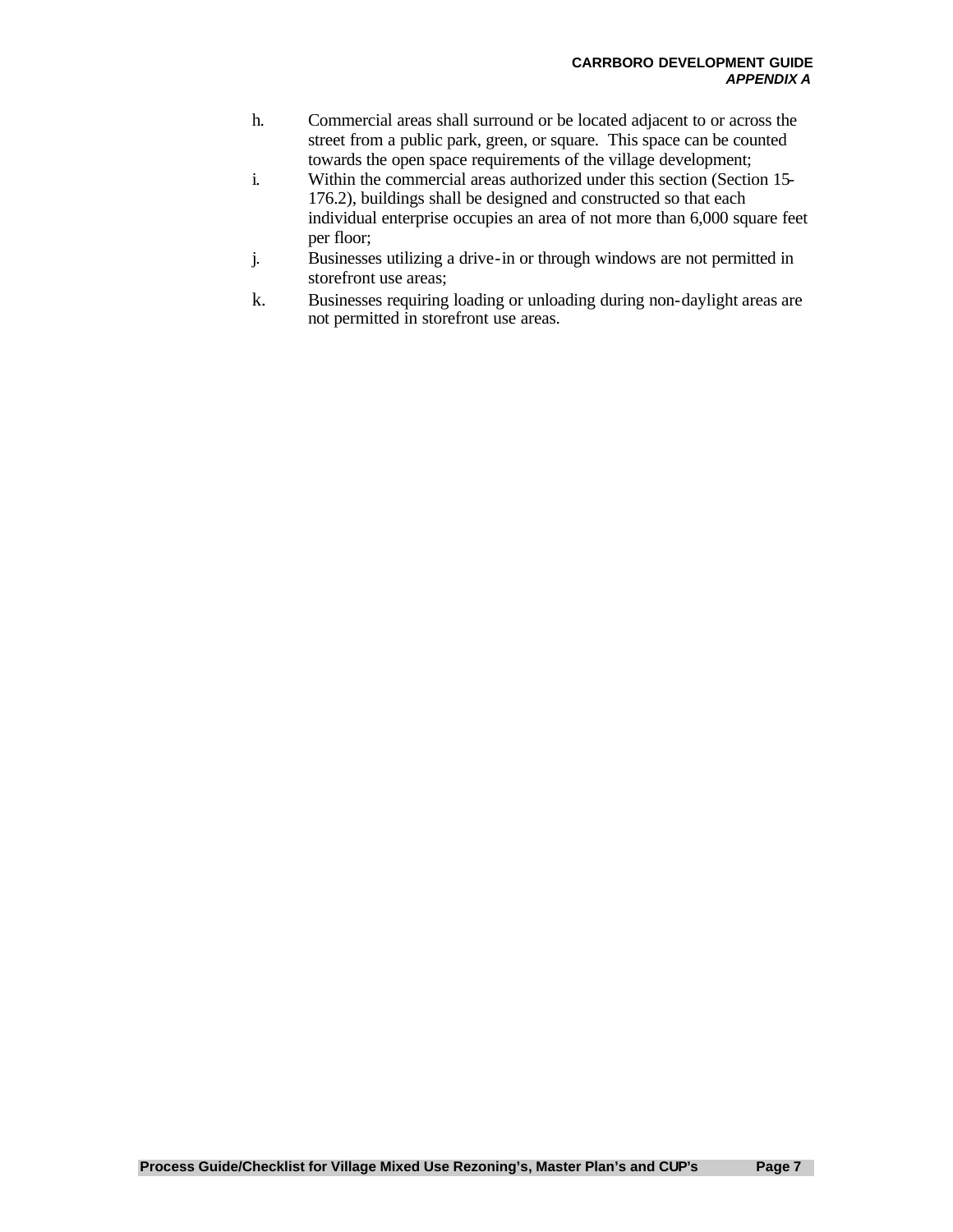## **GENERAL REQUIREMENTS FOR RESIDENTIAL AREAS WITHIN VILLAGE MIXED USE DEVELOPMENTS**

**(SUBMIT/ADDRESS ALL ITEMS)**

- $\Box$ 1. PORTIONS OF THE VILLAGE MIXED USE TRACT NOT DEVELOPED AS A STOREFRONT USE AREA SHALL BE DEVELOPED AS A RESIDENTIAL AREA. [Section 15-176.2(b)]
- $\Box$ 2. WITHIN THE RESIDENTIAL AREAS OF A VILLAGE MIXED USE DEVELOPMENT, THE REGULATIONS APPLICABLE TO PROPERTY ZONED R-10 SHALL APPLY, EXCEPT AS OTHERWISE PROVIDED IN SECTION 15-176.2 OF THE LAND USE ORDINANCE OR AS OTHERWISE ALLOWED BY THE BOARD OF ALDERMEN IN THE APROVAL OF THE MASTER PLAN OR CONDITIONAL USE PERMIT FOR THE DEVELOPMENT. [Section 15-176.2(b)]

3. ALL RESIDENTIAL AREAS OF A VILLAGE MIXED USE DEVELOPMENT MUST BE DESIGNED/CONSTRUCTED IN ACCORDANCE WITH THE FOLLOWING [Section 15-176.2(b)(1 and 2)]:

- a. The number of dwelling units permissible within the village development shall be determined in accordance with the provisions for Section 15- 182.3 and 15-182.4, except:
	- 1. Areas used for commercial purposes shall *not* be subtracted from the adjusted tract acreage when determining the permissible density;
	- 2. Dwelling units constructed above commercial uses in storefront use areas shall be permissible *in addition* to the number of dwelling units otherwise authorized;
- b. The residential portion of the village development shall contain a mixture of housing types and ownership/rental options so that the development provides housing opportunities for a broad range of income levels;
- c. The village development shall contain a "townhouse use area" designed to provide a variety of housing opportunities. The "townhouse use area" shall:
	- 1. Include residential buildings, such as townhouses and/or apartments in close proximity to the "storefront use area";
	- 2. Provide flexible use of buildings to accommodate compatible business and civic uses which supplement the storefront use area;
	- 3. The townhouse use area shall be a designated geographic area generally located along neighborhood streets and adjacent to the storefront use area;
- d. In approving a Conditional Use Permit for a Village Mixed Use development, the Board may approve the following uses not generally authorized in the R-10 zoning district, subject to such restrictions and conditions as the Board may provide:

1. Personal or business service;

2. Office;

- 3. Private club;
- 4. Restaurant;
- 5. Artist studio;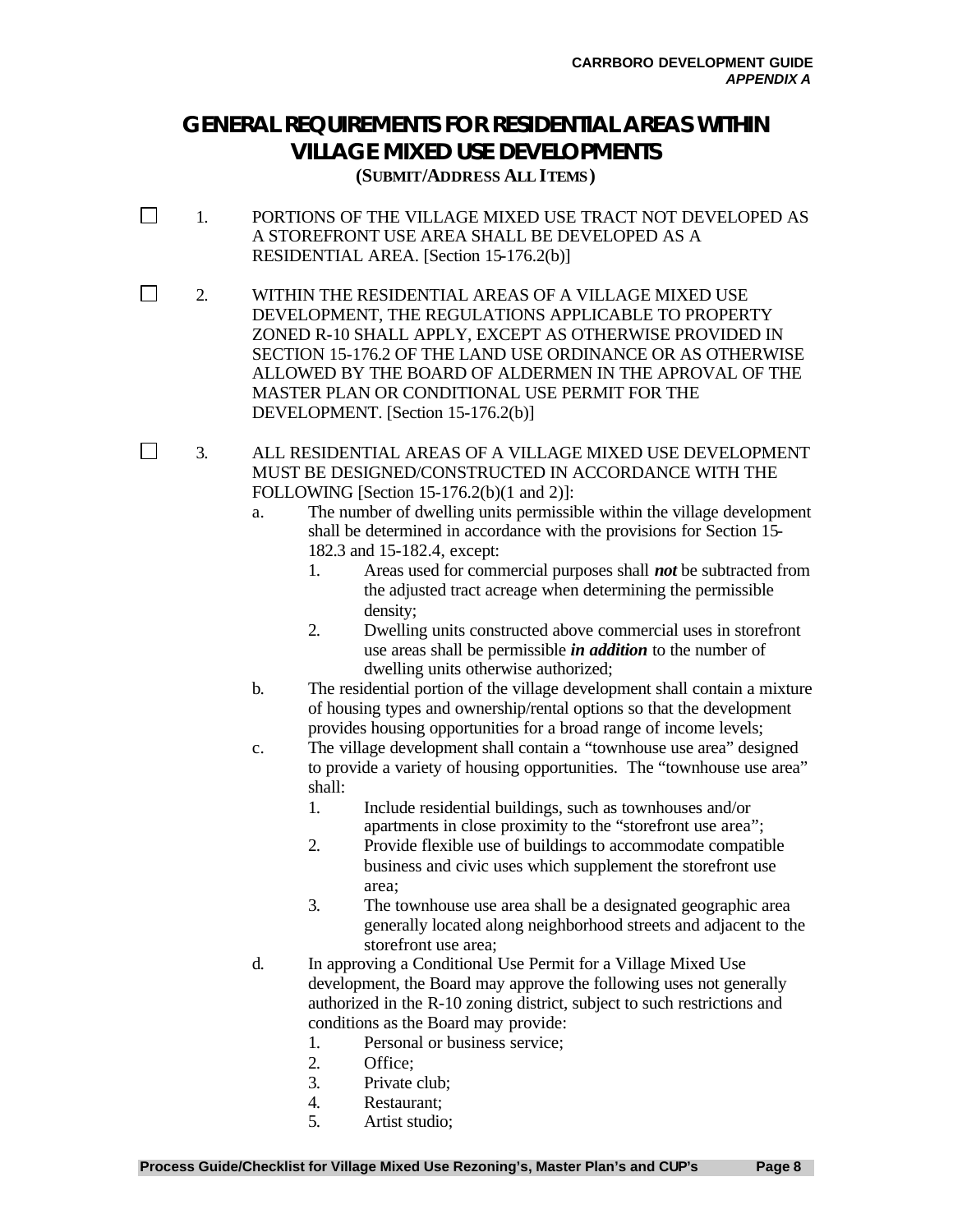- 6. Guestrooms for lodging 4 rooms maximum;
- 7. Medical clinic or facility;
- 8. Retail sales, if in conjunction & on same lot as a home occupation;
- e. The village development shall contain a "single -family detached residential use area" designed to provide single -family detached homes in a neighborhood environment;
- f. In approving a Conditional Use Permit for a Village Mixed Use development, the Board may approve the following uses not generally authorized in a single-family detached residential area zoned R-10, subject to such restrictions and conditions as the Board may provide:
	- 1. Office, as an accessory use, for not more than 2 full-time employee equivalents.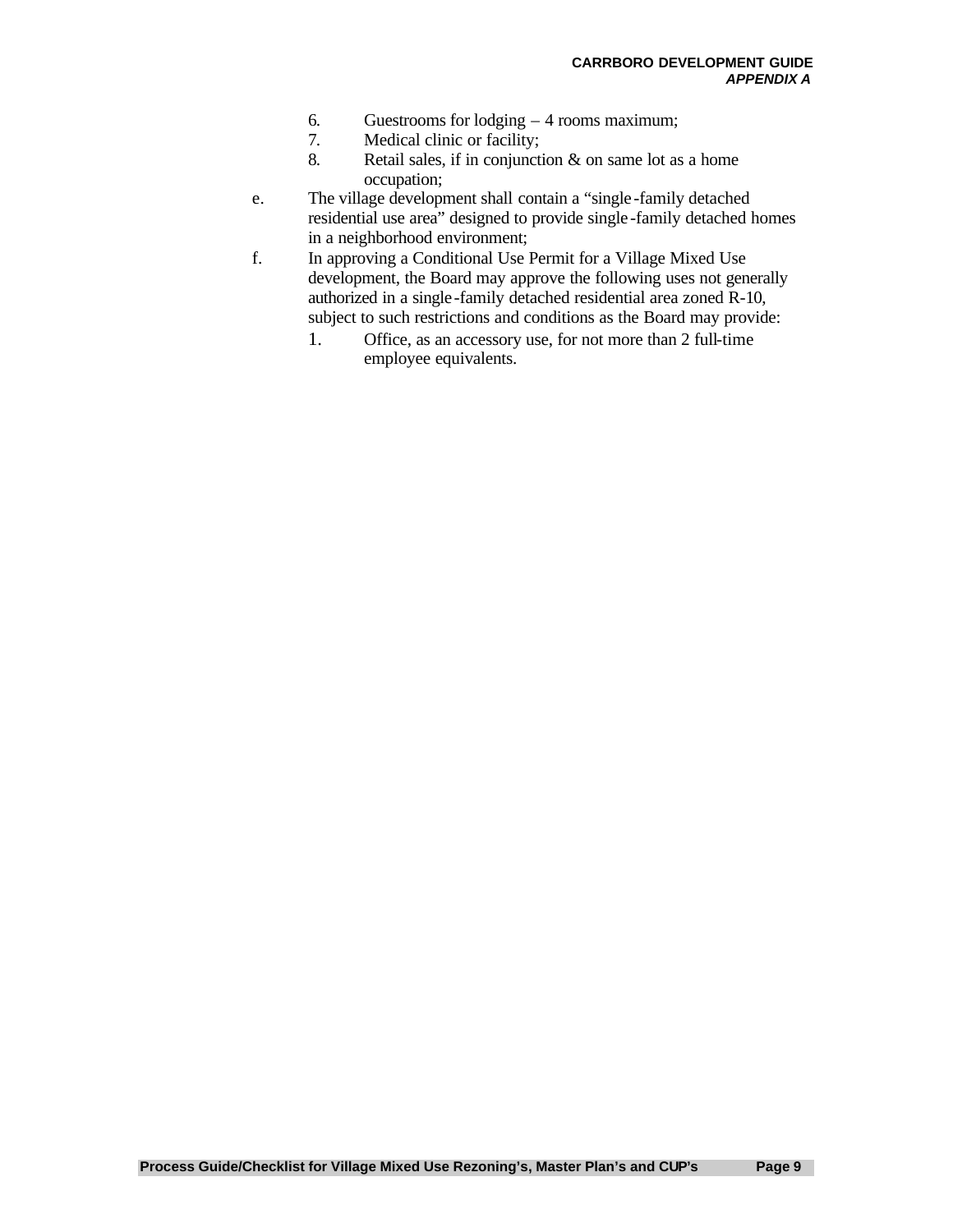## **GENERAL REQUIREMENTS FOR OPEN SPACE AREAS WITHIN VILLAGE MIXED USE DEVELOPMENTS**

**(SUBMIT/ADDRESS ALL ITEMS)**

 $\Box$ 1. THE OPEN SPACE PROVIDED WITHIN A VILLAGE MIXED USE DEVELOPMENT PURSUANT TO SECTION 15-198 SHALL INCLUDE AREAS KNOWN AS "VILLAGE CONSERVANCY USE AREAS" AND "GREENS, PARKS AND SQUARES." [Section 15-176.2(e)]

 $\Box$ 

2. ALL OPEN SPACE AREAS OF A VILLAGE MIXED USE DEVELOPMENT MUST BE DESIGNED/CONSTRUCTED IN ACCORDANCE WITH THE FOLLOWING [Section 15-176.2(e)(1-4)]:

- a. Village conservancy use areas shall create a visual and physical distinction between the village development, the surrounding countryside and any neighboring developments;
- b. Greens, parks and squares shall be spatially defined and distributed open spaces within the village development designed to serve a variety of outdoor leisure and assembly needs of the village residents;
- c. There shall be a "main" village green centrally located in close proximity to the storefront use area. This "main" village green shall be no smaller than 30,000 square feet in size;
- d. Other "smaller' greens, squares and parks shall be dispersed throughout the remainder of the village in such a way that no lot is more than ¼ mile from a green, square or park;
- e. Open space areas set aside in accordance with this section ([5-176.2(e)] may be used to satisfy the 40% requirement of subsection 15-198(c). If the areas the developer is required to set aside as open space under Section 15-198, together with the areas required to be set aside under this subsection [15-176.2(e)], exceed 40% of the total acreage of the village mixed use tract, then the Board of Aldermen shall allow the developer to set aside less area in one or more of the open space categories otherwise required in Section 15-198 or in this subsection [15-176.2(e)] so that the developer is not required to preserve more than 40% of the development tract in open space.
- П 3. OPEN SPACE AREAS SHOULD BE DESIGNED TO FOLLOW THE NATURAL FEATURES WHENEVER POSSIBLE AND TO PROVIDE FOR AN AGRICULTURAL, FOREST AND/OR UNDEVELOPED CHARACTER OF THE LAND. [Section  $15-176.2(f)(1)(a)$ ]
- $\Box$ 4. THE CORE OF THE VILLAGE SHALL BE DISTINGUISHED FROM THE PERIPHERAL, CONTIGUOUS OPEN SPACE BY A WELL-DEFINED "HARD EDGE" OF DWELLINGS IN CONTRAST WITH THE OPEN, LARGELY AGRICULTURAL, FOREST AND/OR UNDEVELOPED CHARACTER OF THE OPEN SPACE. [Section 15-176.2(f)(1)(b)]
- $\Box$ 5. THE VILLAGE SHOULD BE SITED SO AS TO BEST PRESERVE NATURAL VISTAS AND THE EXISTING TOPOGRAPHY. [Section 15-  $176.2(f)(1)(c)$ ]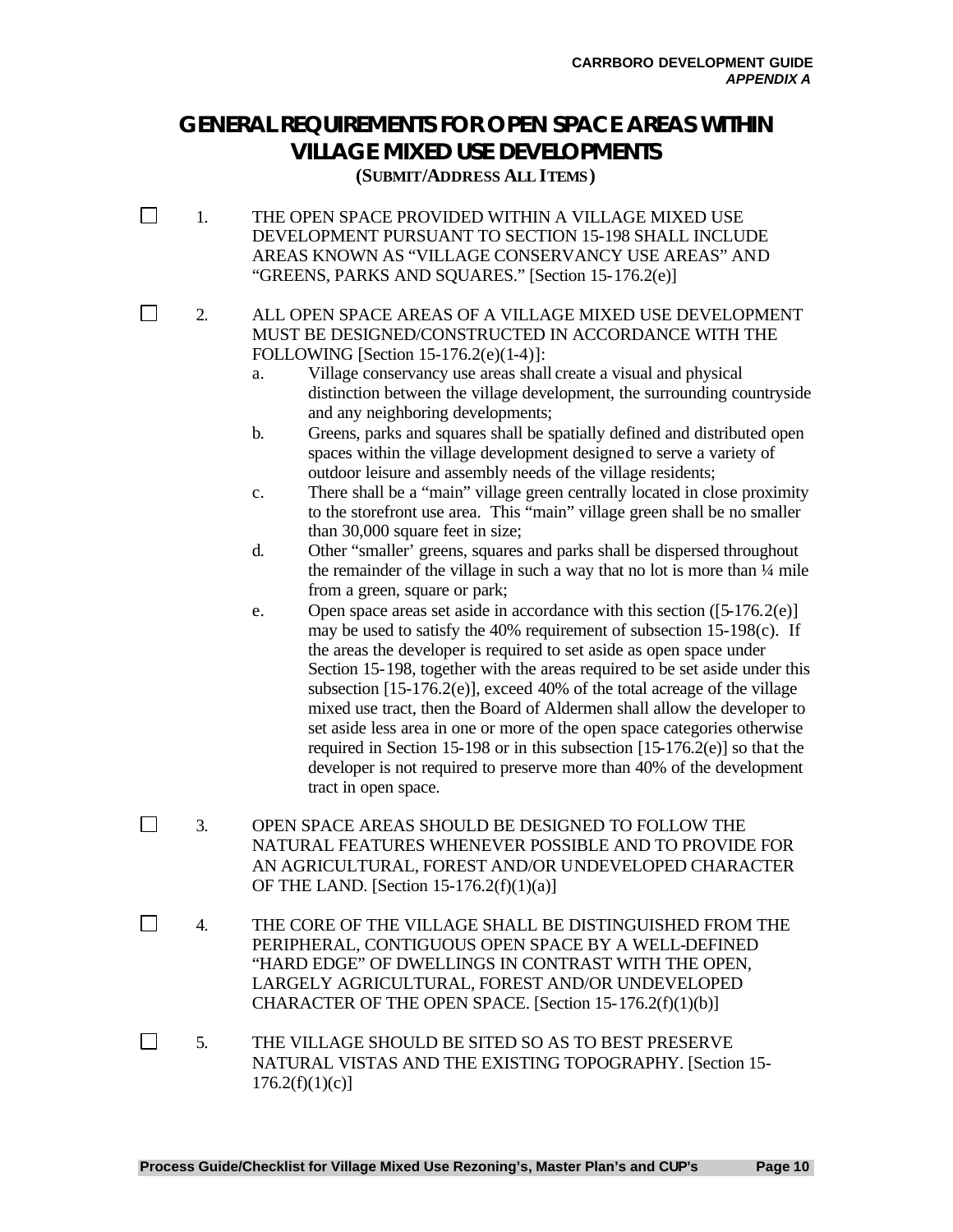### **GENERAL REQUIREMENTS FOR BLOCK DESIGN AND THE SPATIAL RELATIONSHIPS OF THE VARIOUS USE AREAS AND OPEN SPACE AREAS WITHIN VILLAGE MIXED USE DEVELOPMENTS (SUBMIT/ADDRESS ALL ITEMS)**

- $\Box$ 1. THE COMMON, PERIPHERAL OPEN SPACE SHALL SURROUND THE VILLAGE UNLESS EXPLICITLY MODIFIED UPON A FINDING THAT UNIQUE TOPOGRAPHICAL OR OTHER NATURAL FEATURES OR PREEXISTING BOUNDARY CONDITIONS REQUIRE AN ALTERNATIVE ARRANGEMENT. [Section  $15-176.2(f)(2)(a)$ ]
- $\Box$ 2. VILLAGE STOREFRONT USE AND TOWNHOUSE USE AREAS SHALL BE SURROUNDED BY THE RESIDENTIAL USE AREA OR, WHERE APPLICABLE, BY A COMBINATION OF RESIDENTIAL AND CIVIC USE AREAS. [Section 15-176.2(f)(2)(b)]
- $\Box$ 3. HIGHER DENSITY RESIDENTIAL LOTS SHOULD BE GENERALLY LOCATED BETWEEN THE DESIGNATED COMMERCIAL AREA AND LOWER DENSITY RESIDENTIAL LOTS. [Section 15-176.2(f)(2)(c)]
- $\Box$ 4. THE TRANSITION BETWEEN USES SHALL BE BLENDED TO AVOID A DISTINCT VISUAL SEGREGATION. [Section 15-176.2(f)(2)(d)]
- П 5. THE VILLAGE SHOULD BE DESIGNED IN A GENERALLY RECTILINEAR PATTERN OF BLOCKS AND INTERCONNECTING STREETS AND ALLEYS, DEFINED BY BUILDINGS, STREET FURNITURE, LANDSCAPING, PEDESTRIAN WAYS AND SIDEWALKS. THE BLOCK DESIGN SHOULD BE AS FOLLOWS [Sections 15-  $176.2(f)(1)(d)$  and  $15-176.2(f)(3)(a-g)$ :
	- a. While topography, existing vegetation, hydrology and design intentions should influence block shape and size, the maximum length for a block is 480 feet. Blocks of up to 600 feet shall be allowed when mid-block pedestrian paths/walkways are provided;
	- b. No less than one 8-foot pedestrian alley or walkway must be provided for every 200 feet of road frontage in the storefront use area;
	- c. Village lots should minimize front and side yards, garage aprons, garage entrances and house/garage blank walls and should generally have as narrow a width as is practical to encourage pedestrian movement;
	- d. Each block which contains either storefront or narrow frontage townhouse lots shall be designed to include an alley or small clusters of parking, with all services accessed in the rear;
	- e. Similar land use types shall generally front one another while dissimilar land use types shall generally abut along alleys or rear parking;
	- f. Lot layout, path and sidewalk design shall ensure pedestrian access to each lot;
	- g. The "build-up line" of a block specifies a general cornice/roofline height that should be provided in order to establish a prominent visual dimension for buildings and their relation to the street. Building height should vary around the build-up line, with no more than 60 consecutive feet having a cornice/roofline of a similar height. The build-up line shall generally be two stories [see Section 15-176.2(f)(4)(a)];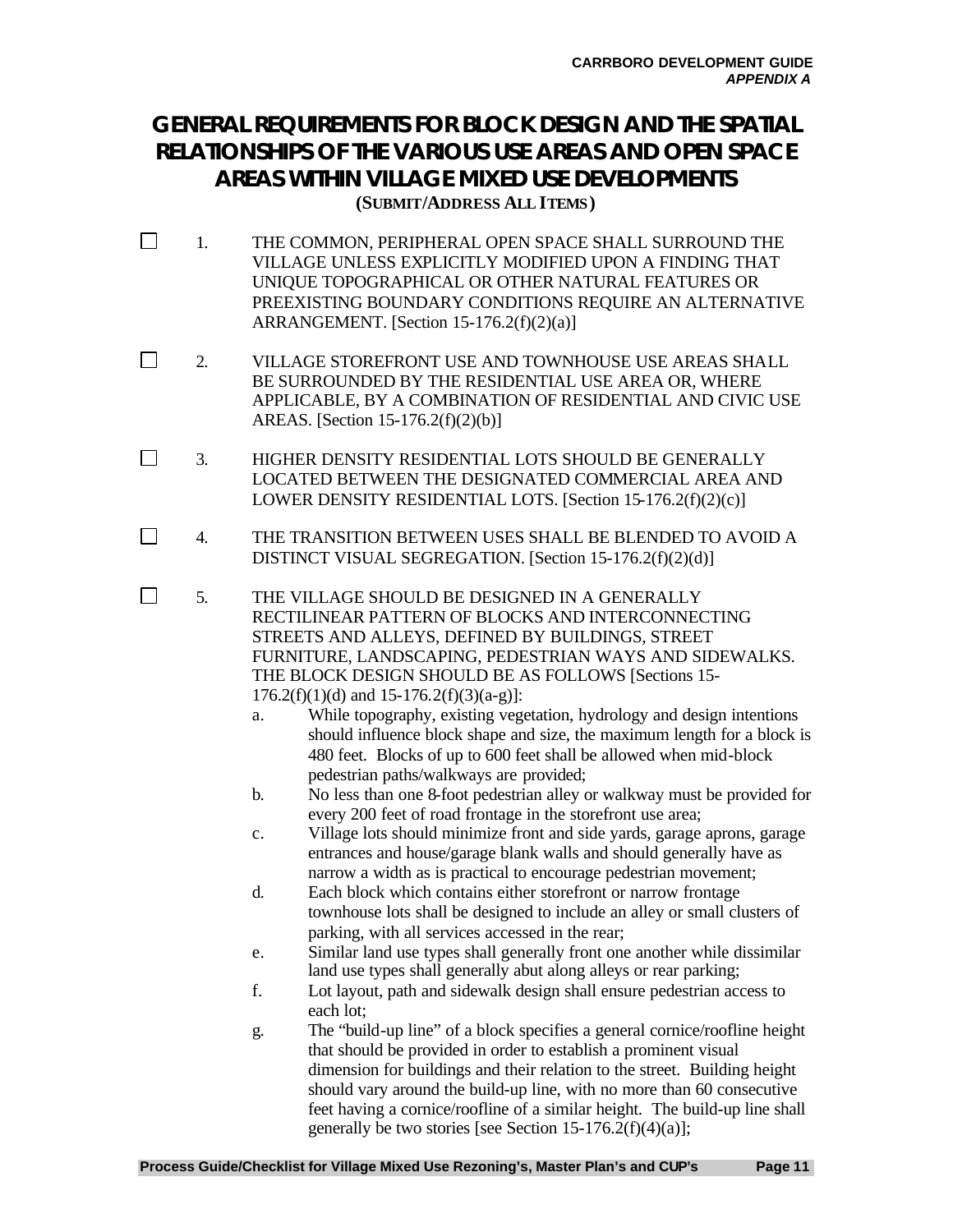$\Box$ 

#### 6. ALL ROADS AND STREETS WITHIN VILLAGE MIXED USE DEVELOPMENTS SHALL COMPLY WITH THE FOLLOWING REQUIREMENTS [Section 15-176.2(f)(6)(a through f)]:

- a. Streets shall be rectilinear and interconnected with clear, direct, understandable patterns, with variations as needed for topographical, environmental or other valid design considerations;
- b. Streets shall be designed to:
	- 1. Parallel and preserve existing fence lines, tree lines, hedgerows and stone walls;
	- 2. Minimize alteration of natural site features;
	- 3. Secure the view to prominent natural vistas;
	- 4. Minimize the area devoted to vehicle travel;
	- 5. Promote pedestrian movement so that it is more convenient to walk than to drive:
	- 6. Be aligned so that the 'terminal vistas' are of open space features or a community structure of significance;
- c. All neighborhood and local streets shall terminate at other streets within the village proper and shall provide connections to existing or proposed through streets or collectors outside the village, where practical. Loop roads, however, are allowed;
- d. Sidewalks shall be required per Article XIV of the Land Use Ordinance, except as otherwise superceded by this section (15-176.2). All sidewalks shall be at least six feet (6') in width in storefront and townhouse use areas and at least five feet (5') in width in all other areas;
- e. A plan for sidewalks and footpaths shall be provided and shall be designed to connect all houses with any of the village's greens and parks;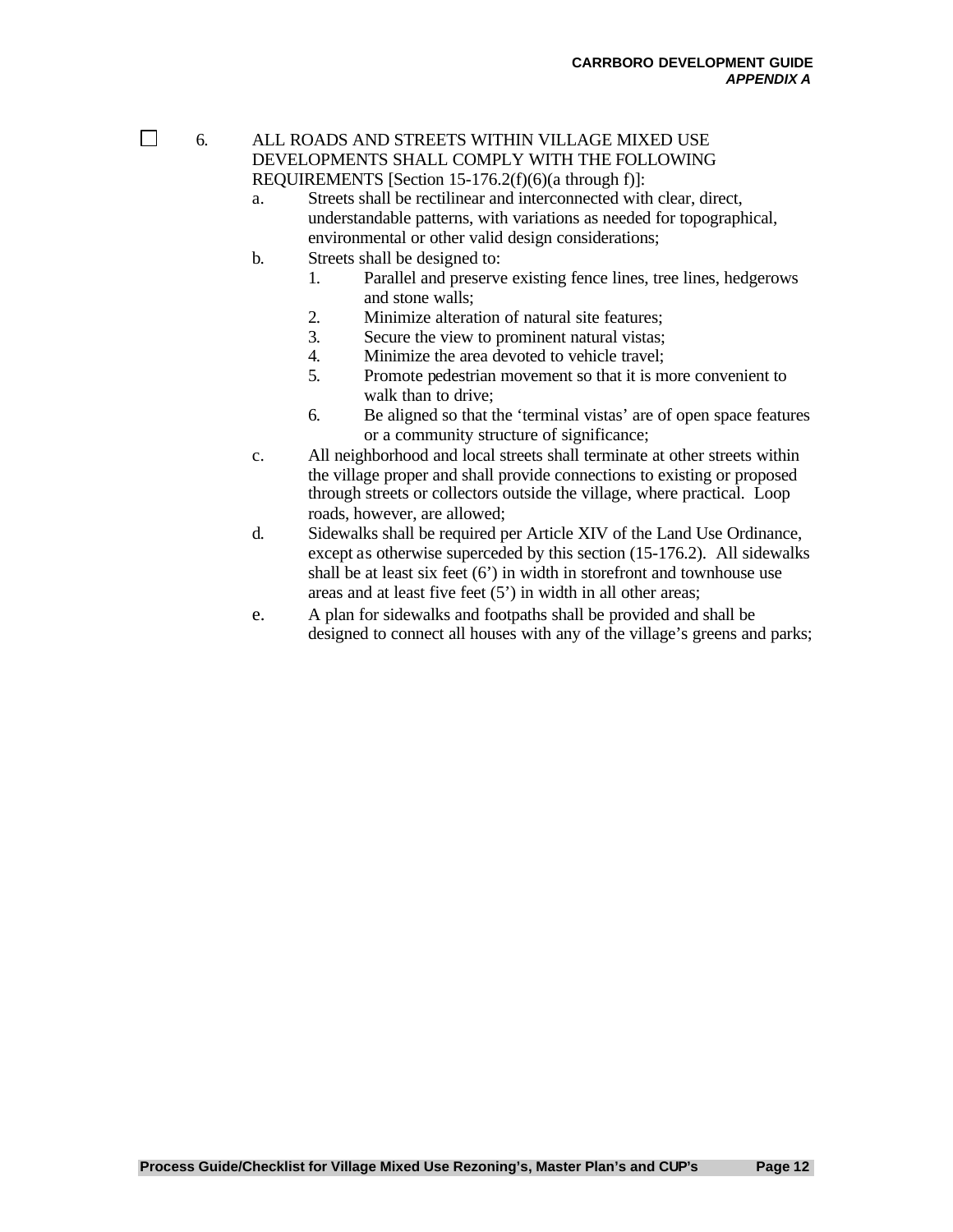### **SPECIFIC DESIGN REQUIREMENTS FOR STOREFRONT AND TOWNHOUSE USE AREAS WITHIN VILLAGE MIXED USE DEVELOPMENTS**

#### **(SUBMIT/ADDRESS ALL ITEMS)**

**ALL STOREFRONT AND TOWNHOUSE USE AREAS SHALL MEET THE FOLLOWING ADDITIONAL DESIGN COMPONENTS [SECTION 15-176.2(F)(4)] – THIS IS IN ADDITION TO THE OTHER APPLICABLE REQUIREMENTS CONTAINED IN THE LAND USE ORDINANCE:**

- П 1. NEW MULTI-FAMILY AND COMMERCIAL BUILDINGS IN THE STOREFRONT AND TOWNHOUSE USE AREAS SHALL BE SUBJECT TO A MAXIMUM FRONT SETBACK IN ORDER TO MAINTAIN A STRONG SENSE OF STREETSCAPE. TO CREATE THIS CONSISTENT STREETSCAPE AND TO CREATE A DEFINED 'EDGE', NEW MULTI-FAMILY AND COMMERCIAL BUILDINGS SHOULD HAVE A CONSISTENT SETBACK FROM THE STREET. THE SETBACKS ARE AS FOLLOWS [Section 15-176.2(f)(4)(a and d)]:
	- a. Front no minimum, 15' maximum;
	- b.  $Rear 20'$  minimum:

 $\Box$ 

П

- c. Side 0' minimum, except at block ends or adjacent to alleys or pedestrian walkways;
- $\Box$ 2. THE MAXIMUM HEIGHT WITHIN THE STOREFRONT AND TOWNHOUSE USE AREAS IS 35' AND TWO AND ONE-HALF STORIES [Section 15-176.2(f)(4)(b)].
	- 3. THE MINIMUM STREET FRONTAGE PER LOT WITHIN THE STOREFRONT AND TOWNHOUSE USE AREAS IS 25' [Section 15-  $176.2(f)(4)(c)$ ].
		- 4. PARKING WITHIN THE STOREFRONT AND TOWNHOUSE USE AREA SHALL BE SUBJECT TO THE FOLLOWING REQUIREMENTS, IN ADDITION TO THE OTHER PARKING REQUIREMENTS OF THE LAND USE ORDINANCE [Sections 15-176.2(f)(4)(e) and 15-176.2(f)(7)]:
			- a. Non-residential off-street parking shall generally be located to the rear or located within internal parking areas not visible from the street;
			- b. The permit-issuing authority may allow on-street parking spaces along the front of the property line to be counted towards the minimum number of spaces required for the use on that lot;
			- c. All on-street parking shall be either parallel to the curb on both sides of the street or diagonal to the street on the storefront side. In either case, landscaped breaks should be provided serving the pedestrian alleyways;
			- d. Off-street parking may be located within 100' (measured along a publicly accessible route) from the lot containing the use to the parking area if the lot containing the parking is either owned or leased by the owner of the principal use or the lot containing the parking is dedicated to parking for as long as the use it is dedicated to continues **and** it is owned by an entity capable of maintaining the parking area(s);
			- e. No off-street parking shall be permitted in front yards of buildings located in the storefront or townhouse use areas;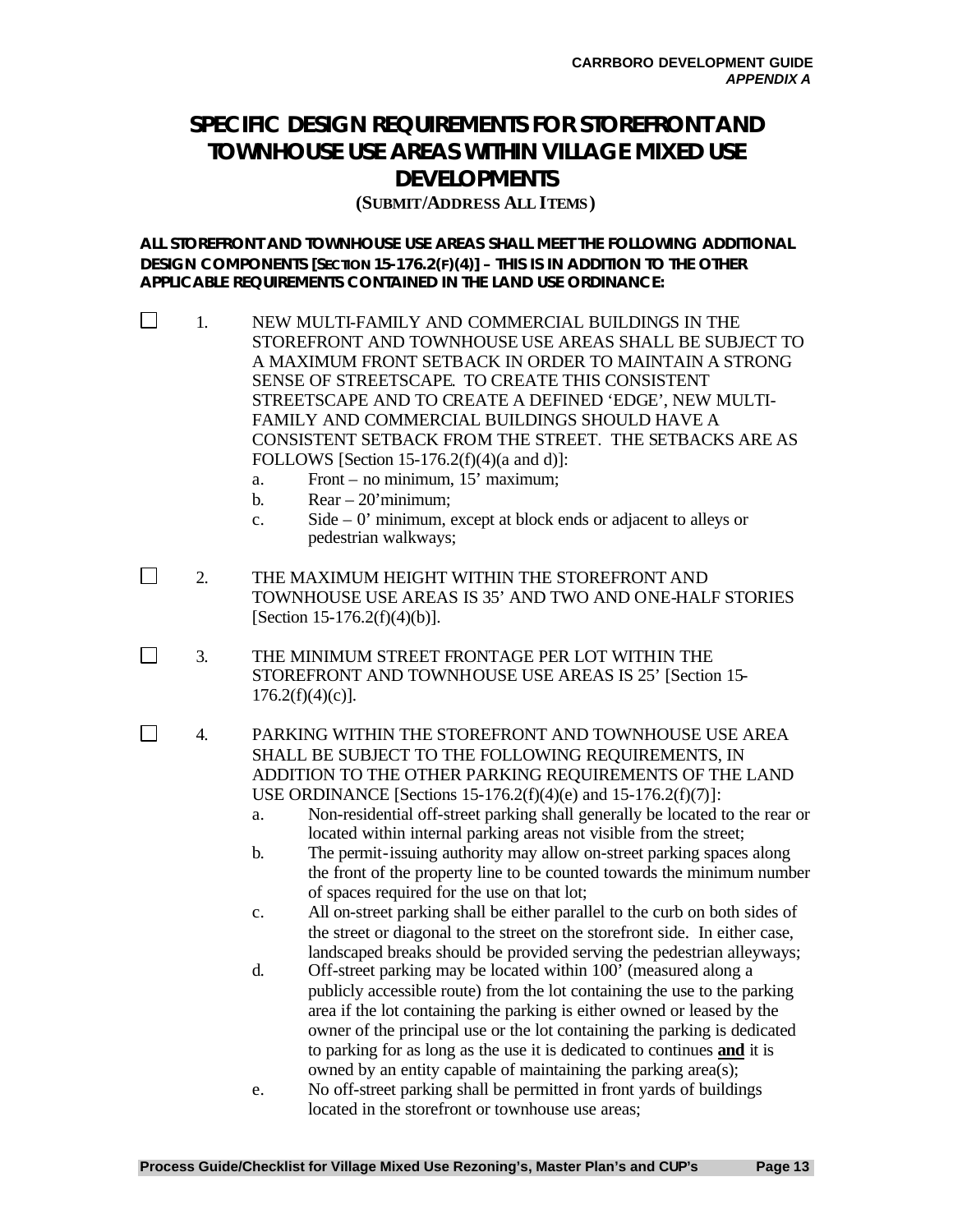- f. Parking shall not be the principal use of corner lots in the storefront or townhouse use areas. Further, parking in such areas shall generally be accessed by an alley only;
- g. Any off-street parking space or parking lot in a storefront, townhouse or civic use area which abuts a public street right-of-way shall be buffered from the right-of-way by a landscaped area no less than four feet (4') in width. The landscaped area shall provide a continuous row of shrubs no less than three and one-half feet (3.5') high or by a wall no less than four feet  $(4')$  high and no more than six feet  $(6')$  high;

5. ALL PUBLIC SIDEWALKS AND WALKWAYS WITHIN STOREFRONT AND TOWNHOUSE USE AREAS SHALL MEET THE FOLLOWING REQUIREMENTS [Section 15-176.2(f)(4)(f)]:

- a. Be constructed of either brick or concrete with brick borders. In all cases, the sidewalks/walkways must meet all applicable accessibility requirements:
- b. Be no less that six feet  $(6')$  in width;
- c. Create a completely interconnected network of pedestrian walkways throughout the storefront and townhouse use areas;

 $\Box$ 6. PUBLIC SIDEWALKS AREAS ADJACENT TO THE PUBLIC STREET WITHIN STOREFRONT AND TOWNHOUSE USE AREAS SHALL PROVIDE THE FOLLOWING ACCESSORY FEATURES [Section 15-  $176.2(f)(4)(g)$ :

- a. At least one (1) trash can of an approved design per block;
- b. Public benches of an approved design at all bus stops and green spaces and at intervals of no greater than 50' along all blocks;
- c. At least one (1) bike rack on each block;
- 7. ALL NEW CONSTRUCTION IN THE STOREFRONT AND TOWNHOUSE USE AREA SHALL BE OF SIMILAR SCALE AND MASSING TO THE SMALL-SCALE, HISTORIC BUILDINGS IN DOWNTOWN CARRBORO [Section 15-176.2(f)(4)(h)].

 $\Box$ 8. ALL BUILDINGS WITHIN STOREFRONT USE AREAS SHALL BE DESIGNED TO MEET THE FOLLOWING REQUIREMENTS [Section 15-  $176.2(f)(4)(i)$  through m) and (o through q)]:

- a. Include show windows on the ground level. These 'storefront' windows are to be large and traditional in appearance and are to include low sills and high lintels;
- b. Articulate the line between the ground and upper levels with a cornice, canopy, balcony, arcade or other visual device;
- c. Include lighting in the show windows, subject to the applicable lighting and sign requirements of the Land Use Ordinance;
- d. Project lighting on the sidewalk from about eight feet, subject to the applicable lighting requirements of the Land Use Ordinance;
- e. Present the principal entrance to the sidewalk. If the principle entrance faces onto an interior courtyard, the entrance to the courtyard must be presented to the sidewalk;
- f. The façade of storefront buildings may be separated from the sidewalk surface by a landscaped strip of no greater than three feet (3');

 $\Box$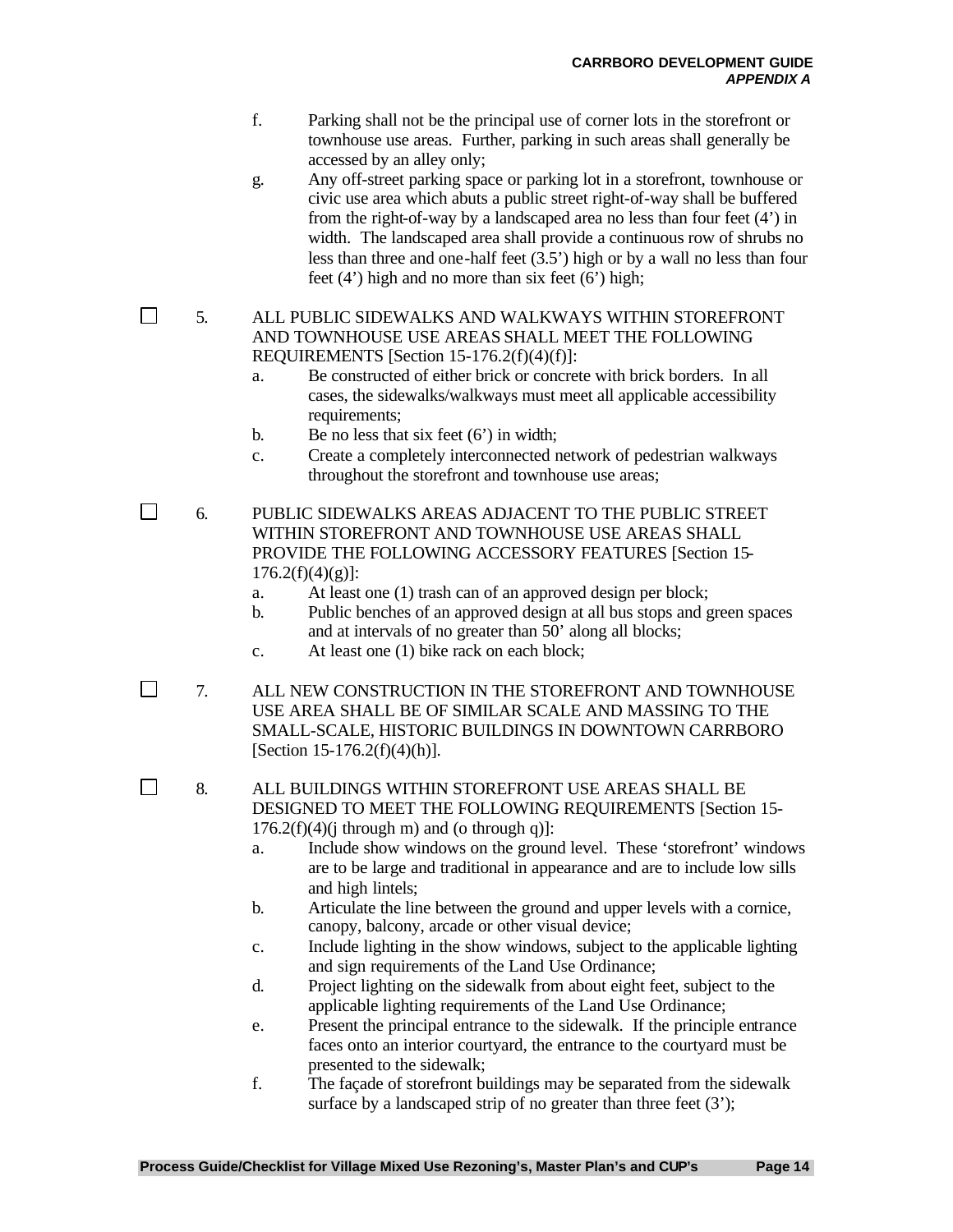- g. The construction of open colonnades over a sidewalk adjoining storefront buildings may be permitted subject to the appropriate easement/encroachment agreement over the public right-of-way;
- h. Materials in the exterior of buildings surrounding the greens shall be limited to a diversity of brick textures and colors. Awnings are encouraged. Wooden commercial grade windows and doors shall be used. Wooden exterior treatments and non-wooden windows and doors shall be allowed, subject to review and approval by the Appearance Commission and the permit-issuing authority;
- i. Storefront buildings shall have at least 60% of their front façade parallel to the street;
- j. The principal entrance shall be from the front sidewalk (either to the building or to an interior courtyard);
- k. Storefront buildings fronting on the same street and located on the same block shall be attached, except as necessary to accommodate pedestrian ways;

9. ALL SIGNAGE IN THE STOREFRONT AND TOWNHOUSE USE AREA SHALL MEET THE FOLLOWING ADDITIONAL REQUIREMENTS [Section  $15-176.2(f)(4)(n)$ :

- a. Be affixed to the building façade, a canopy or an arcade;
- b. Be located within the first  $(1<sup>st</sup>)$  story limit;
- c. Be visible to both pedestrians and drivers;
- d. Contain visual street numbers for each building;
- e. Utilize lighting conforming to the applicable regulations of the Land Use Ordinance;

10. STREET TREES WITHIN THE STOREFRONT AND TOWNHOUSE USE AREA SHALL MEET THE FOLLOWING REQUIREMENTS [Section 15-  $176.2(f)(4)(r)$ :

- a. The trees that are to be planted shall branch above eight feet (8') to facilitate viewing of storefronts and signage;
- b. Trees shall be planted every thirty feet (30') to fifty feet (50'), depending on the size of the tree (see Appendix  $E$  – small tree and large tree lists), so as to create a regular pattern of street trees through the area;

 $\Box$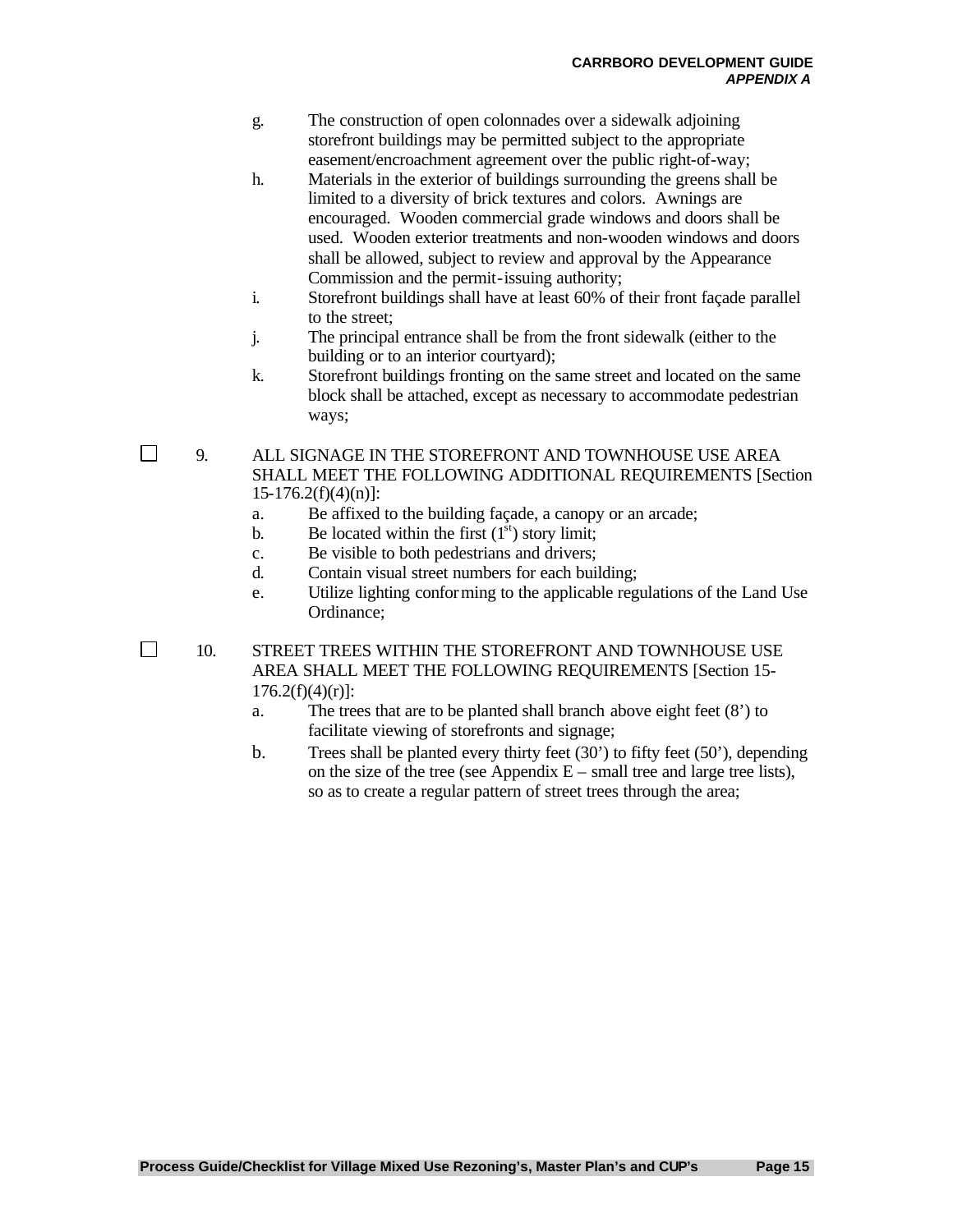### **SPECIFIC DESIGN REQUIREMENTS FOR OTHER RESIDENTIAL AREAS WITHIN VILLAGE MIXED USE DEVELOPMENTS**

**(SUBMIT/ADDRESS ALL ITEMS)**

**ALL SINGLE-FAMILY DETACHED RESIDENTIAL USE AREAS SHALL MEET THE FOLLOWING ADDITIONAL DESIGN COMPONENTS [SECTION 15-176.2(F)(5)] – THIS IS IN ADDITION TO THE OTHER APPLICABLE REQUIREMENTS CONTAINED IN THE LAND USE ORDINANCE:**

- $\Box$ 1. ALL LOTS IN THE SINGLE-FAMILY DETACHED USE AREA SHALL BE LOCATED ALONG LOCAL STREETS AND AROUND THE PERIMETER OF THE COMBINED STOREFRONT AND TOWNHOUSE USE AREA. FURTHER, THE SINGLE-FAMILY DETACHED USE AREA SHALL BE LOCATED BETWEEN THE STOREFRONT AND TOWNHOUSE USE AREA AND THE VILLAGE CONSERVANCY DISTRICTS [Section 15-  $176.2(f)(5)(a)$ ].
- $\Box$ 2. THE MINIMUM LOT WIDTH AT THE BUILDING LINE FOR ALL LOTS WITHIN THE SINGLE-FAMILY DETACHED USE AREA SHALL BE FORTY FEET (40') [Section 15-176.2(f)(5)(b)].
- П 3. ALL PRINCIPAL BUILDINGS LOCATED WITHIN THE SINGLE-FAMILY DETACHED USE AREA SHALL MEET THE FOLLOWING SETBACK REQUIREMENTS [Section 15-176.2(f)(5)(c)]:
	- a. Front  $-15'$  minimum (8' to porches and/or steps) and a 25' maximum;
	- b. Rear  $-30'$  minimum (principal) and 5' minimum (accessory);
	- c. Side 20' separation between principal bldgs. with a 5' minimum per lot;
- $\Box$ 4. THE MAXIMUM IMPERVIOUS SURFACE COVERAGE PER LOT WITHIN THE SINGLE-FAMILY DETACHED USE AREA SHALL BE 50% [Section  $15-176.2(f)(5)(d)$ ].
- $\Box$ 5. THE MAXIMUM HEIGHT OF BUILDINGS WITHIN THE SINGLE-FAMILY DETACHED USE AREA SHALL BE 35' [Section 15-176.2(f)(5)(e)].
- $\Box$ 6. ALL RESIDENTIAL STRUCTURES CONSTRUCTED WITHIN THE SINGLE-FAMILY DETACHED USE AREA SHALL BE DESIGNED TO REFLECT CARRBORO'S VERNACULAR BUILDING TRADITION IN ACCORDANCE WITH THE DESIGN STANDARDS ("VILLAGE MIXED USE AND AFFORDABLE HOUSING VERNACULAR STANDARDS") INCLUDED BY REFERENCE AS PART OF SECTION 15-141.2(G) OF THE LAND USE ORDINANCE [Section 15-176.2(f)(5)(f)].
- П 7. ALL ACCESSORY DWELLING UNITS WITHIN THE SINGLE-FAMILY DETACHED USE AREA SHALL MEET THE FOLLOWING REQUIREMENTS [Section  $15-176.2(f)(5)(g)$ ].
	- a. Shall comply with architectural requirements of Section 15-  $176.2(f)(5)(f)$ :
	- b. Maximum of one (1) accessory dwelling unit (ADU's) for lots less than 10 acres;
	- c. The gross floor area shall not exceed 900 square feet;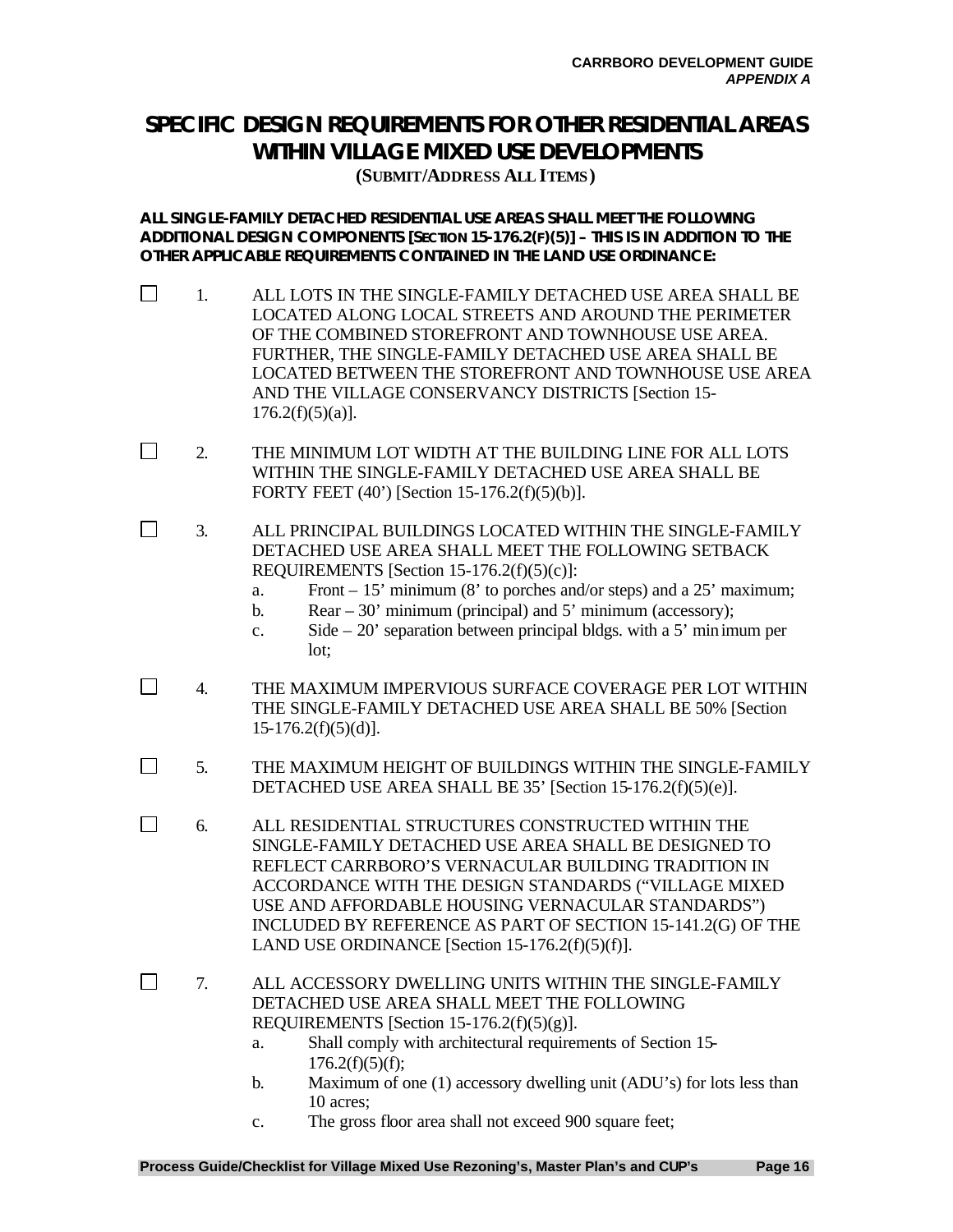- d. Exterior fire-exit stairs are prohibited on any side (must be on rear);
- e. All off-street parking for ADU's shall be located to the side or rear of the building and shall be visually screened from adjoining propertie s and from all streets;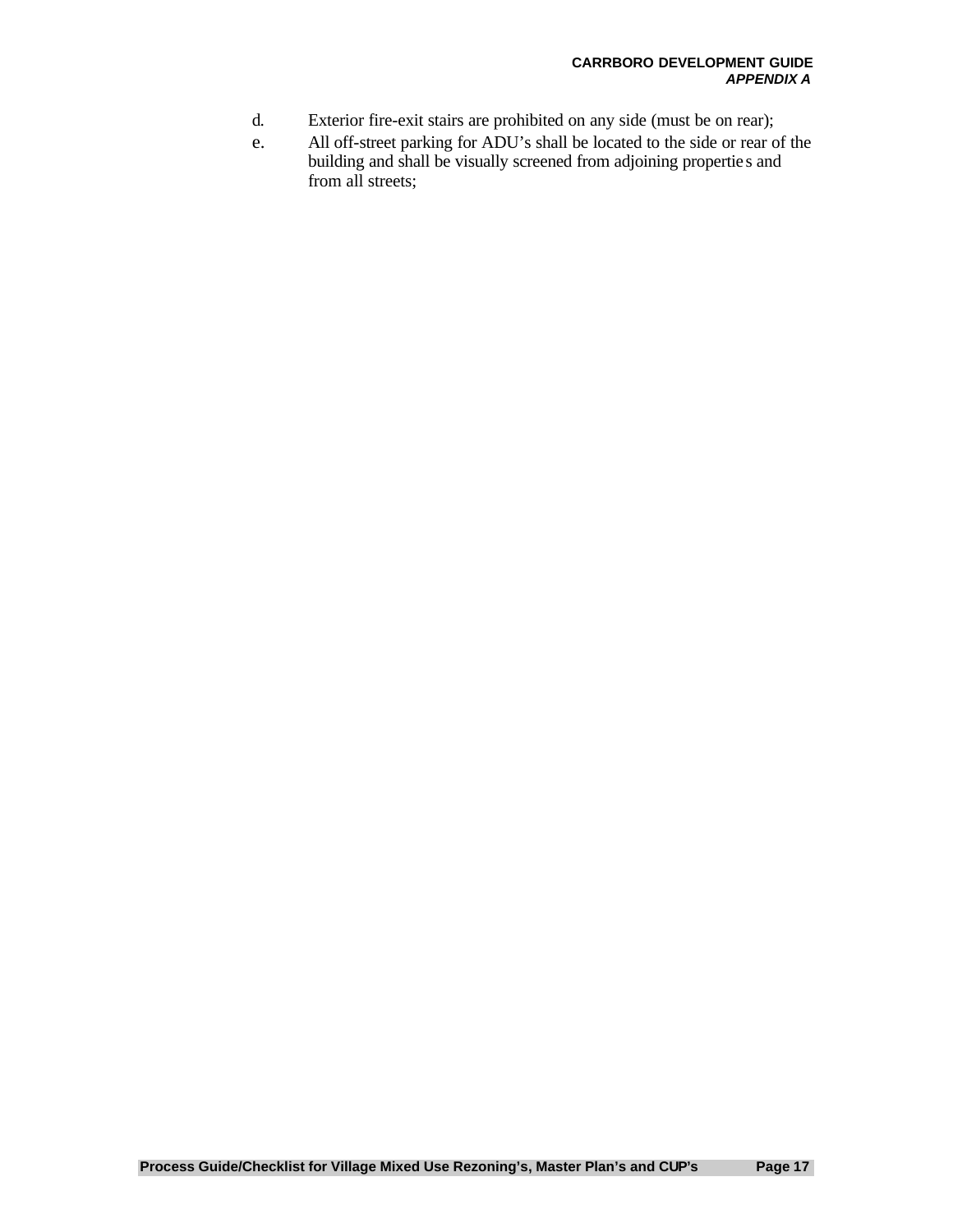### **SPECIFIC DESIGN REQUIREMENTS FOR LANDSCAPING WITHIN VILLAGE MIXED USE DEVELOPMENTS**

**(SUBMIT/ADDRESS ALL ITEMS)**

**ALL LANDSCAPING SHALL MEET THE FOLLOWING ADDITIONAL DESIGN COMPONENTS [SECTION 15-176.2(F)(8)] - THIS IS IN ADDITION TO THE STANDARD LANDSCAPING REQUIREMENTS CONTAINED IN THE LAND USE ORDINANCE:**

- $\Box$ 1. THE APPLICANT SHALL SUBMIT A COMPREHENSIVE LANDSCAPE MASTER PLAN FOR ALL AREAS OF THE VILLAGE AND VILLAGE CONSERVANCY AREA, IDENTIFYING THE LOCATION, SIZE AND TYPE OF BOTH EXISTING VEGETATION TO BE REATINED AND PROPOSED NEW VEGETATION. THIS PLAN SHALL ALSO INCLUDE THE PHASING OF THE LANDSCAPE INSTALLATION AND DETAILS ABOUT PROPOSED PLANTING METHODS [Section 15-176.2(f)(8)(a)].
- $\Box$ 2. SHADE TREES SHALL BE PROVIDED ALONG EACH SIDE OF ALL STREETS (public or private, existing or proposed). THESE SHADE TREES SHALL ALSO BE MASSED AT CRITICAL POINTS, SUCH AS FOCAL POINTS ON A CURVE IN THE ROADWAY. IN LOCATIONS WHERE HEALTHY AND MATURE SHADE TREES EXIST, THE REQUIREMENT FOR NEW TREES MAY BE WAIVED OR MODIFIED [Section 15-  $176.2(f)(8)(b)$ ].
- $\Box$ 3. PARKING LOTS LARGER THAN 19 SPACES AND/OR 6,000 SQUARE FEET IN SIZE SHALL PROVIDE INTERNAL LANDSCAPING AS WELL AS A LANDSCAPED BUFFER ON THE EDGE OF THE LOT [Section 15-  $176.2(f)(8)(c)$ ].
- $\Box$ 4. TREES AND OTHER PLANTS SHOULD BE CHOSEN WITH REFERENCE TO APPENDIX E OF THE LAND USE ORDINANCE [Section 15-  $176.2(f)(8)(d)$ ].
- $\Box$ 5. TREES AND OTHER PUBLIC LANDSCAPING SHALL BE PROTECTED BY MEANS OF SUITABLE BARRIERS [Section 15-176.2(f)(8)(e)].
- $\Box$ 6. THE METHOD AND MEANS FOR PROVIDING QUALITY STREET TREES AND OTHER COMMUNITY LANDSCAPING SUCH AS IN VILLAGE GREENS, PARKS AND SQUARES SHALL BE ADDRESSED [Section 15-  $176.2(f)(8)(f)$ ].
- $\Box$ 7. THE DEVELOPER SHALL BE REQUIRED TO POST A SUITABLE PERFORMANCE BOND TO ENSURE THAT ANY TREE THAT DIES WITHIN 18 MONTHS OF PLANTING SHALL BE REPLACED WITH THE SAME SPECIES AND SIZE. FURTHER, THE BOND SHOULD ENSURE THAT ALL LANDSCAPING IS MAINTAINED (i.e., irrigated and fertilized) FOR A PERIOD OF 36 MONTHS FROM THE TIME OF PLANTING [Section  $15-176.2(f)(8)(g)$ ].
- $\Box$ 8. IF TREES ARE REMOVED, THEY SHALL BE REPLACED WITH TREES OF SIMILAR SIZE AND FUNCTION [Section 15-176.2(f)(8)(g)].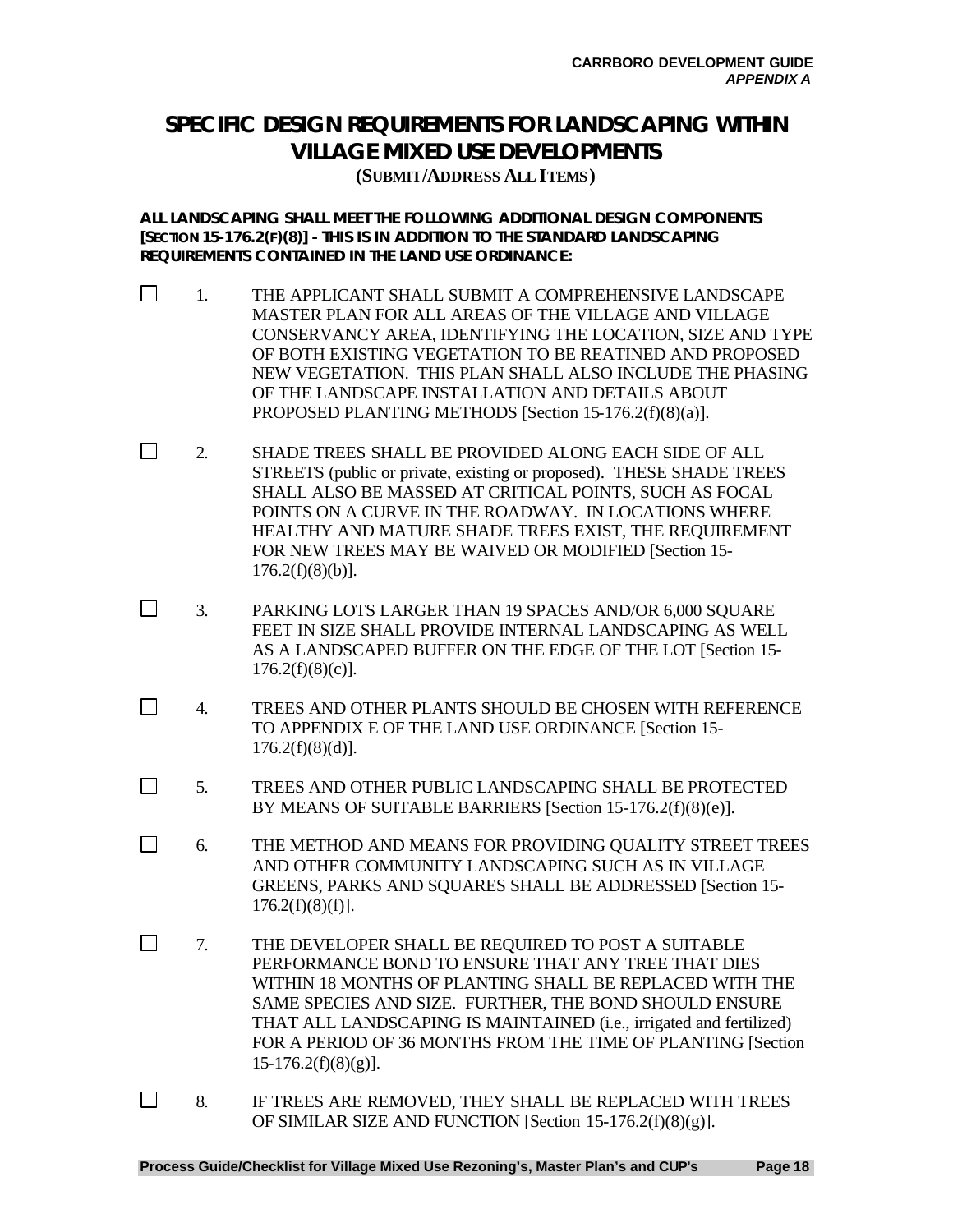| <b>FORM:</b>         | <b>IN REVIEW DATE:</b>   |
|----------------------|--------------------------|
| <b>VMU 2000</b>      |                          |
| <b>REVIEWED BY:</b>  | <b>REVIEW#:</b>          |
| <b>PROJECT NAME:</b> | DATE OF PREVIOUS REVIEW: |

**NOTE #1: Please note that if you plan on obtaining Conditional Use Permit approval at the same time as your Village Mixed Use Rezoning and Master Plan approval, you must complete both Part I and Part II of this checklist simultaneously. Otherwise, you must complete the requirements of Part I and receive approval of the Board of Aldermen. Following this approval, you would then need to complete the requirements of Part II and receive approval of your Conditional Use Permit.**

**NOTE #2: Carefully review all supplementary standards contained in Section 15- 176.2 for your project. Unless otherwise specified, Section 15-176.2 shall be the applicable section of the Land Use Ordinance when in conflict with other sections.**

### **PART I: PROCESS GUIDE AND CHECKLIST FOR VILLAGE MIXED USE CONDITIONAL USE PERMIT REQUESTS**

### **SUPPORTING/SUPPLEMENTAL INFORMATION (SUBMIT/ADDRESS ALL ITEMS)**

1. HOLD A PRESUBMITTAL CONFERENCE WITH TOWN STAFF

П

- a. Attend a meeting with Town Staff at Development Review.
- b. Attend an independent meeting with the Town Engineer to discuss drainage design (both quantity and quality) and other issues surrounding the drainage review process.
- c. If the project is in the Northern Transition Area, you should also hold a pre-submittal conference with the Orange County Planning Staff. [Section 15-141.2(g)(3)(a)]
- $\Box$ 2. APPROVAL OF VILLAGE MIXED USE REZONING AND MASTER PLAN [SECTION 15-141.2 and 15-176.2]
	- a. See "Part I" of the "Village Mixed Use Checklist";
	- b. Supply a copy of the approved rezoning documents;
- $\Box$ 3. SUBMIT A NOTIFICATION MAP SHOWING ALL SURROUNDING PROPERTY OWNERS ENTITLED TO RECEIVE NOTICE OF THE PUBLIC HEARING. ADDITIONALLY, SUBMIT TWO (2) SETS OF STAMPED, ADDRESSED ENVELOPES FOR ALL SURROUNDING PROPERTY OWNERS ENTITLED TO RECEIVE NOTICE OF THE PUBLIC HEARING (Contact the Orange County Land Records Department)
	- a. This is a requirement for all CUP's. Please consult Sections 15-102 of the Land Use Ordinance for clarifying information.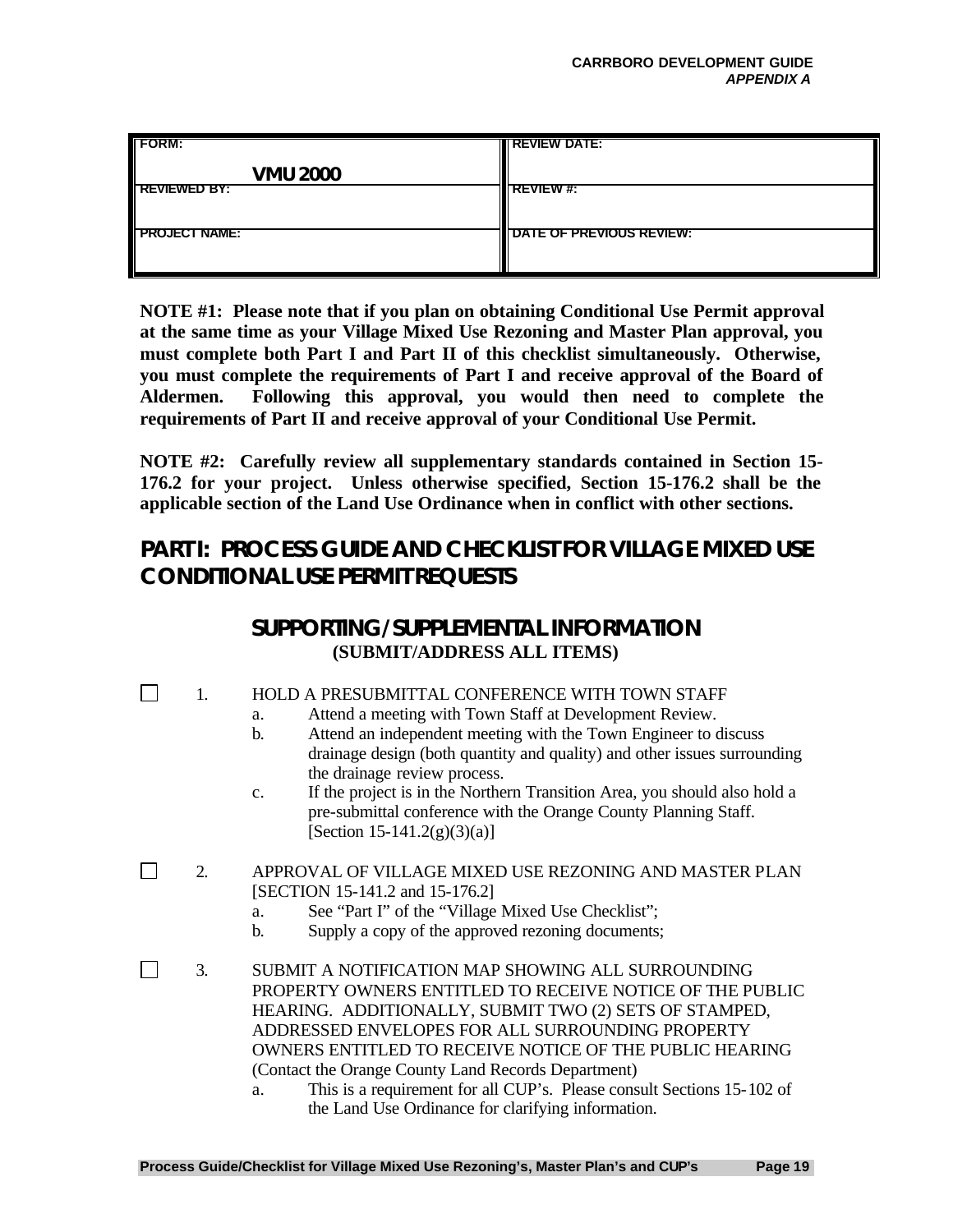| $\blacksquare$ | 4.  | <b>COMPLETE APPLICATION:</b><br>a. Land Use Permit application. [Section 15-49]                                                                                      |
|----------------|-----|----------------------------------------------------------------------------------------------------------------------------------------------------------------------|
|                | 5.  | APPROPRIATE CONDITIONAL USE PERMIT FEES BASED ON FEE<br><b>SCHEDULE</b>                                                                                              |
|                | 6.  | RECORDED PLAT/BOUNDARY SURVEY OF PROP. [AppendixA-6(d)]                                                                                                              |
|                | 7.  | DOCUMENTS RELATED TO THE SUGGESTED NEIGHBORHOOD<br><b>INFORMATION MEETING</b><br>(i.e., handouts, site drawings, notes about meeting, including attendees, etc.)     |
|                | 8.  | TOWN OF CARRBORO/NCDOT DRIVEWAY PERMIT<br>(issued by Carrboro Public Works Department or NCDOT, respectively)                                                        |
|                | 9.  | TREE REMOVAL JUSTIFICATION INFORMATION [Section 15-316]                                                                                                              |
|                | 10. | "TRUTH IN DRAINAGE STATEMENT" RELATING TO IMPACTS ON<br>UPSTREAM/DOWNSTREAM PROPERTIES AS A RESULT OF THE<br>PROJECT [see Section 15-263 for additional information] |
|                | 11. | COMPLETED TOWN OF CARRBORO ANNEXATION PETITION<br>(for projects outside of Carrboro Town Limits – may be annexed by approved<br>phase as project is developed)       |
|                | 12. | COMPLETED TRANSPORTATION IMPACT STATEMENT AND ANY<br>NECESSARY SATELLITE PARKING AGREEMENTS<br>[Appendix A, $A-7(14)$ and Sections 15-298 and 15-299]                |
|                | 13. | RECREATION CALCULATION SHEET (on 8.5" X 11" sheet of paper)                                                                                                          |
|                | 14. | <b>OWNERS/HOMEOWNERS ASSOCIATION DOCUMENTS REVIEWED BY</b><br>TOWN ATTORNEY [Sections 15-59, 15-67, 15-199, and 15-201]                                              |
|                | 15. | NEIGHBORHOOD PRESERVATION DISTRICT COMMISSION (NPDC)<br>REVIEW REQUIRED WITHIN ALL NPDC ZONING DISTRICTS                                                             |
|                | 16. | INFORMATION REGARDING ADHERANCE TO THE RECOMMENDED<br>ARCHITECTURAL STANDARDS OF SECTIONS 15-141.2 AND 15-177 OF<br><b>THE LUO</b>                                   |
|                | 17. | COMPLETED "SUBDIVISION FACT SHEET" FORM                                                                                                                              |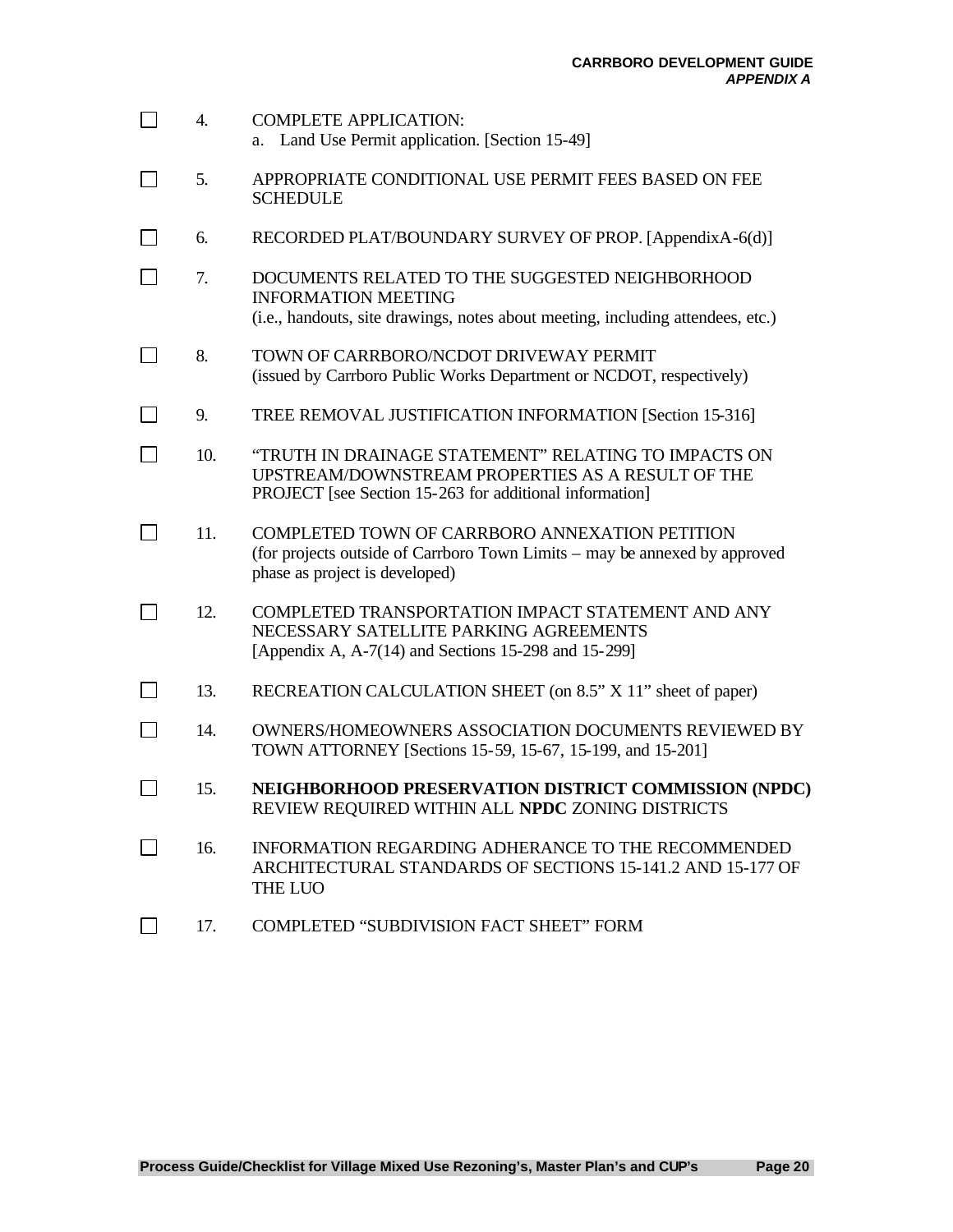## **COVER SHEET**

#### **SHOW THE FOLLOWING FEATURES/INFORMATION ON THE COVER SHEET**

- $\Box$ 1. NAME OF DEVELOPMENT AND/OR PHASE
- $\Box$ 2. TYPE OF PERMIT/APPROVAL REQUESTED (**CUP for VMU Master Plan**)
- П 3. LEGAL OWNER'S NAME, ADDRESS, PHONE AND FAX NUMBER, ETC.
- $\Box$ 4. CONSULTING FIRM NAME, ADDRESS, PHONE AND FAX NUMBER, ETC.
- $\Box$ 5. PLANS DESIGNED BY:
- $\Box$ 6. PLANS DRAWN BY:
- $\Box$ 7. DATE OF PLANS: Include all revision dates.
- $\Box$ 8. SHEET INDEX (Please note that each sheet must be included in 'Sheet Index')

| Sample:                                   | SHEET#          |
|-------------------------------------------|-----------------|
| <b>Cover Sheet</b>                        | <b>COVER</b>    |
| <b>Approved Conceptual Project Design</b> | CP <sub>1</sub> |
| Site Plan                                 | SP <sub>2</sub> |
| Open Space and Recreation Plan            | OR <sub>3</sub> |
| <b>Utility Plan</b>                       | $UP_4$          |
| Landscape Plan                            | LP <sub>5</sub> |
| Grading & Storm Drainage Plan             | GP <sub>6</sub> |
| Details                                   | DP <sub>7</sub> |
| <b>Approved Rezoning and Master Plan</b>  | MP 8            |

- $\Box$
- 9. LOCATION MAP: [Appendix A, A-4(a)] Small scale (i.e., 1:1200) Property located with shading Surrounding streets within ½ mile shown
- $\Box$ 10. INCLUDE A SECTION ENTITLED "RESIDENTIAL SUMMARY INFORMATION" LISTING THE FOLLOWING INFORMATION:
	- a. Tract size (acreage and square feet)
	- b. Show density calculation by zone  $[15-182$  and  $15-176.2(b)(1)]$ 
		- 1. Use adjusted tract acreage for R-10 through RR [15-182.3]
		- 2. Include density bonuses for providing affordable units [15-182.4]
		- 3. Include number of "free" units in storefront use area  $[15-176.2(b)(1)]$
	- c. Total number of proposed units (both inclusive and exclusive of free units)
	- d. Number and size of each phase (acreage, square feet and # of lots):
		- 1. List lots by phase
		- 2. Include a detailed phasing schedule
		- 3. Show link between % commercial and % residential, by phase
	- e. Existing use and use # from 'Use Table') [15-146 and 15-176.2(a-c)]
	- f. Proposed use and use # from 'Use Table') [15-146 and  $15-176.2(a-c)$ ]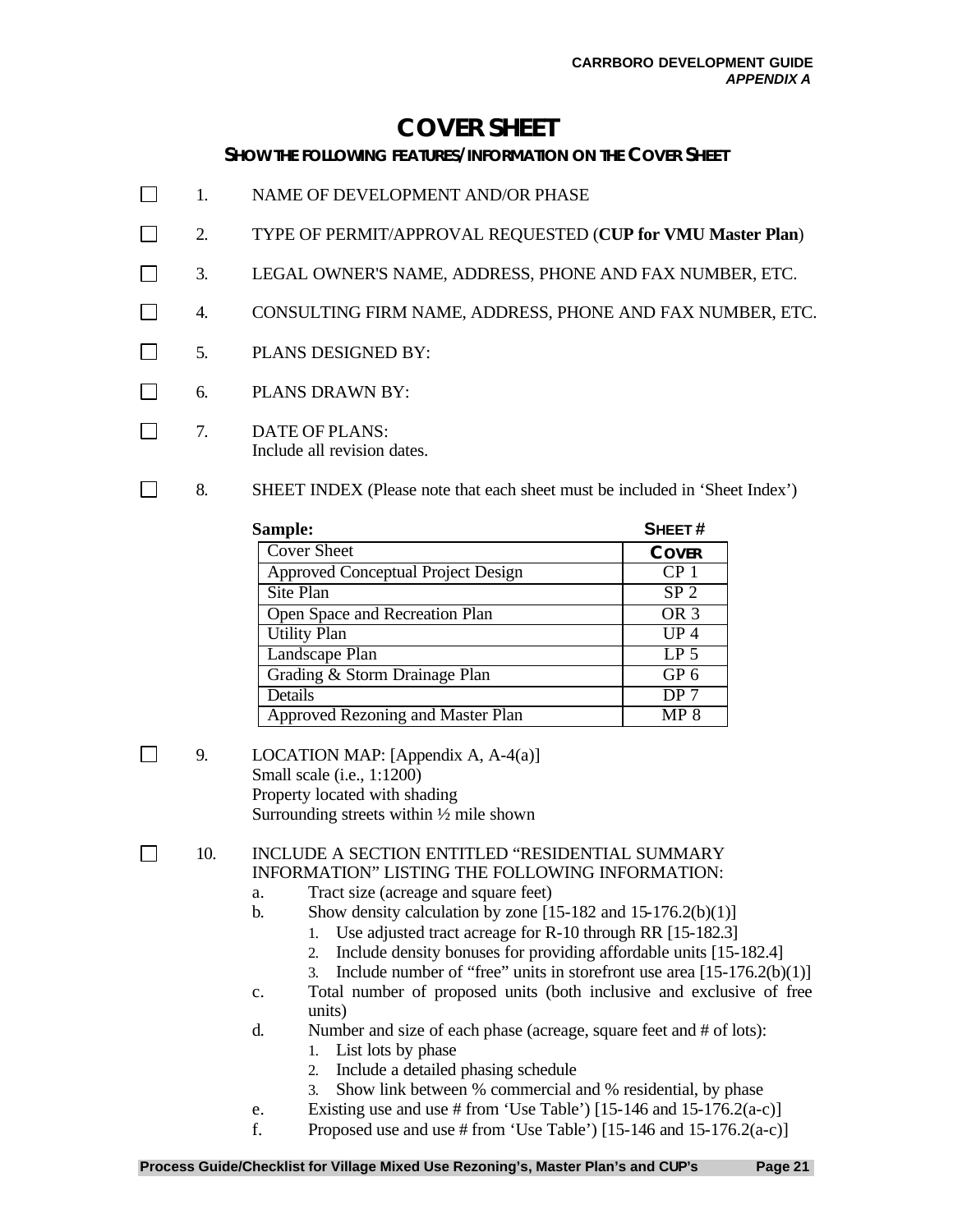- g. Detailed townhouse parking info. [15-176.2(f)(4, 5 and 7) and 15-291]
	- 1. Number of spaces required
	- 2. Number of existing spaces
	- 3. Number of proposed spaces (std., compact, HC, bike racks, etc.)

4. Location of proposed spaces

- h. Recreational amenities/requirements [15-196]:
	- 1. Amount of points required (# of units x multiplier)
	- 2. Amount of points provided (show # of points per item and total)
- i. Open space [15-176.2(e and f) and 15-198]:
	- 1. Amount of open space required (acreage and square footage)
		- 2. Amount of open space provided (acreage and square footage)
			- Amount of 'primary' by category (include %)
			- Amount of 'secondary' by category (include %)
	- 3. Location and amount of squares, greens, pocket parks, etc.
- j. Size limited units [15-188]:
	- 1. Total # of units
		- 2.  $\#$  of 1,100 square foot units (include %)
	- 3. # of 1,350 square foot units (include %)
	- 4. Identify location on the site plan and include a chart on the cover sheet
- k. Maximum building height for the zoning district by use area [15- 176.2(f)(3-5) and 15-185]
- l. Tax map reference number(s)
- m. Address of property
- n. Zoning district (see 'Official Zoning Map')

 $\Box$ 

#### 11. INCLUDE A SECTION ENTITLED "COMMERCIAL SUMMARY INFORMATION" LISTING THE FOLLOWING INFORMATION:

- a. Size of commercial area (acreage and square feet) [15-176.2(a)]
- b. Total number of proposed commercial lots
- c. Floor area of:
	- 1. Existing buildings
	- 2. Proposed buildings (Buildings are limited to 6,000sf of gross floor area per business per floor [Section 15-176.2(a)(8)])
- d. Existing use and use # from 'Use Table'  $[15-146$  and  $15-176.2(a-c)]$
- e. Proposed use and use # from 'Use Table' [15-146 and 15-176.2(a-c)]
- f. Detailed parking information for the commercial/storefront use area, to include: [15-176.2(f)(4, 5 and 7) and 15-291]
	- 1. Number of spaces required
	- 2. Number of existing spaces
	- 3. Number of proposed spaces (std., compact, HC, bike racks, etc.)
	- 4. Location of spaces
- g. Number of proposed phases (square footage, parking, etc. by phase)
	- 1. List commercial area by phase
	- 2. Include a detailed phasing schedule
	- 3. Show link between % commercial and % residential, by phase
- h. Total impervious surface area per commercial lot or by commercial area (square footage and % of lot area)
- i. Proposed building height (height and number of stories) [15-176.2(f)(3- 5) and 15-185]
- j. Tax map reference number(s)
- k. Address of property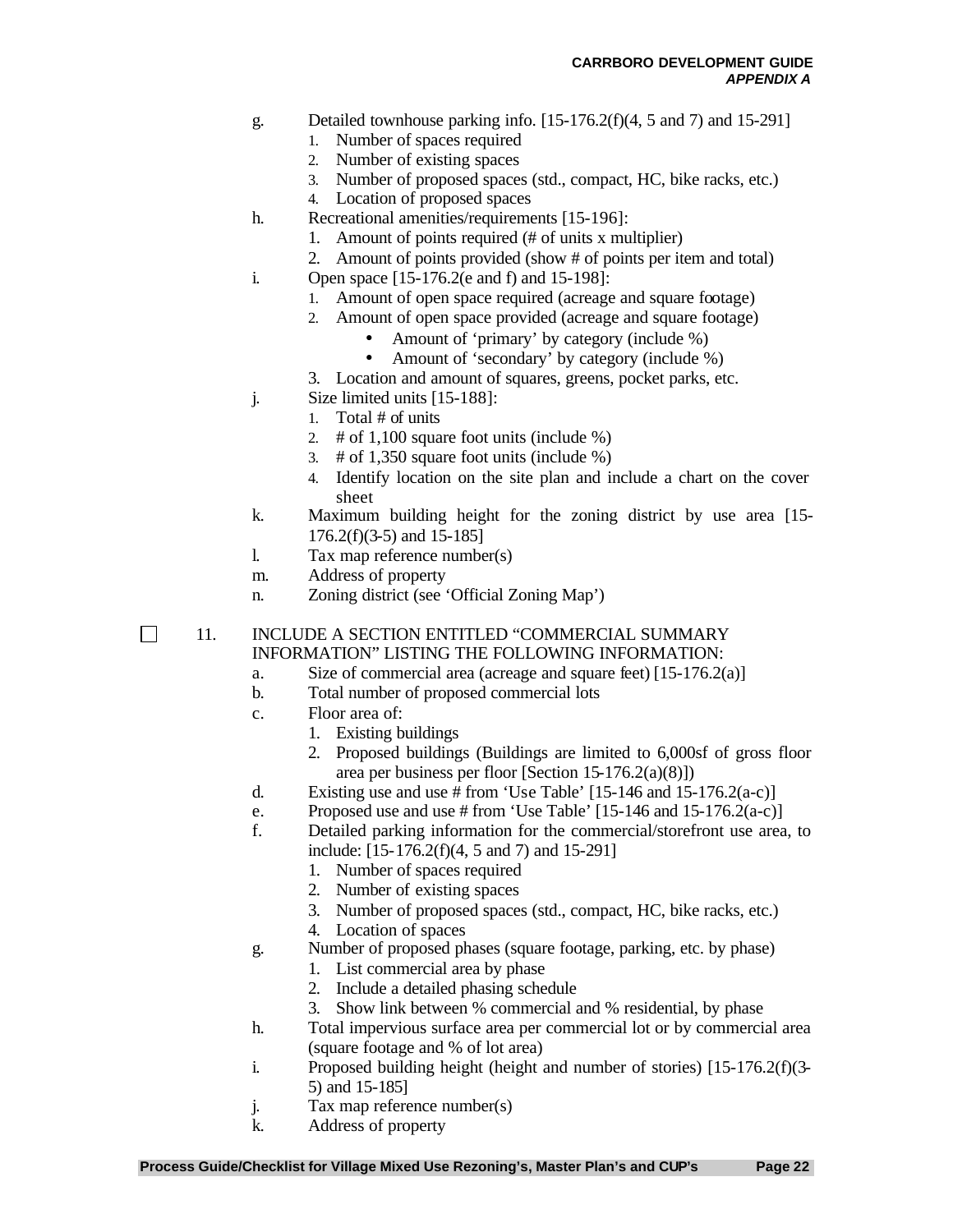- l. Zoning district (see 'Official Zoning Map')
- $\Box$ 12. INCLUDE A SECTION ENTITILED "VILLAGE MIXED USE COMPLIANCE INFORMATION" AND PROVIDE INFORMATION DEMONSTRATING COMPLIANCE SECTION 15-141.2 OF THE LUO
	- a. Size of VMU [Section  $15-141.2(d)(1)$ ]

 $\Box$ 

- b. Proposed or existing street information [Section 15-141.2(d)(2) 1. Size, type, sidewalks, etc.
- c. OWASA water and sewer [Section 15-141.2(d)(3)
- d. Total area of VMU & total # of VMU's in Carrboro [Section 15- 141.2(e)]

 $\Box$ 13. PROVIDE A NOTE REFERENCING THE VILLAGE MIXED USE NARRATIVE REQUIRED BY SECTION 15-141.2(A) DEMONSTRATING COMPLIANCE WITH THE VILLAGE MIXED USE OBJECTIVES. REFERENCE THE DOCUMENT AS AN APPENDIX TO THE CUP PLANS.

14. PROVIDE A NOTE STATING THAT "PER SECTION 15-176.2(F)(5)(D) OF THE LAND USE ORDINANCE, THE MAXIMUM IMPERVIOUS SURFACE ON EACH SINGLE-FAMILY DETACHED RESIDENTIAL USE AREA LOT IS 50%."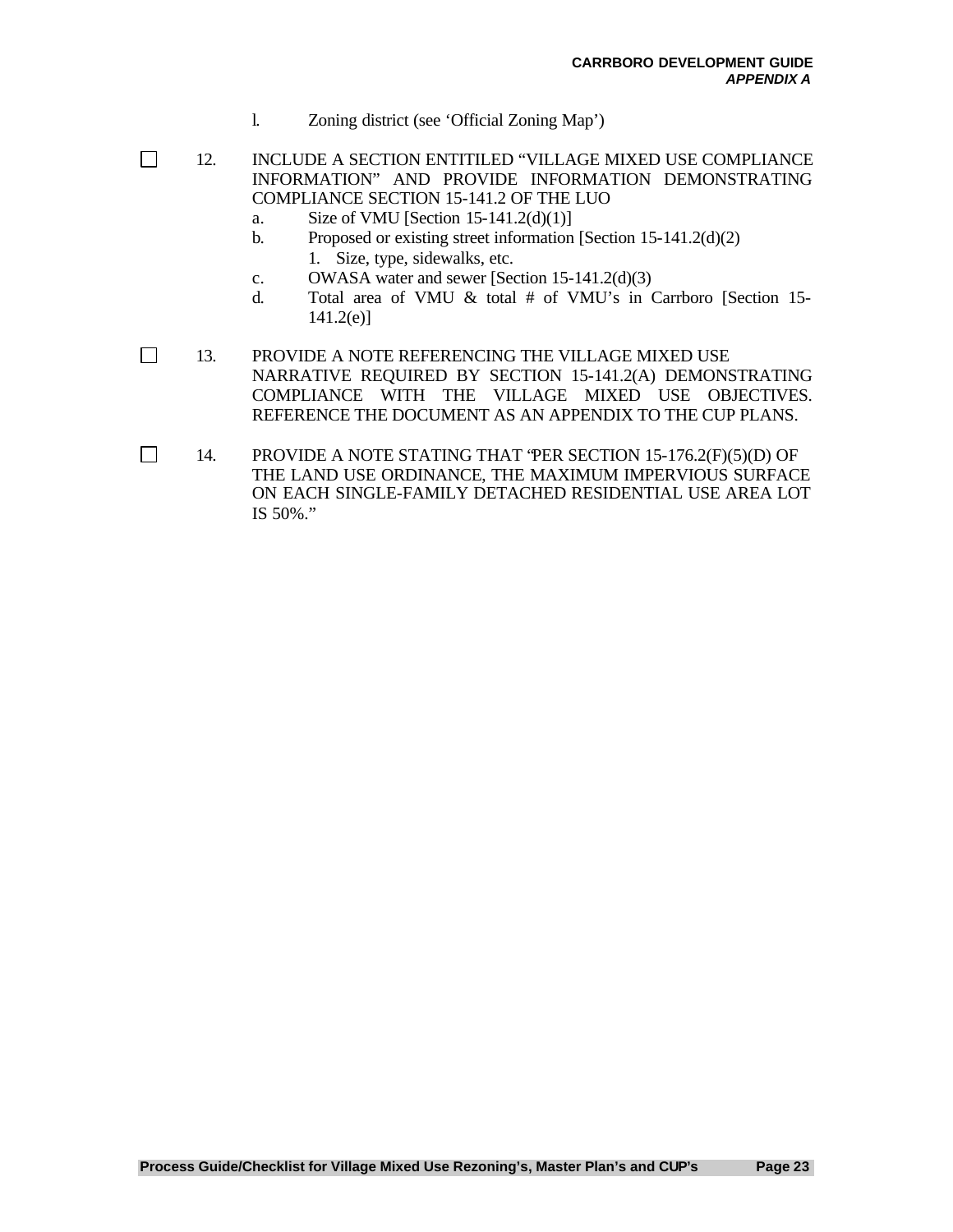### **SITE PLAN**

### **SHOW THE FOLLOWING FEATURES ON SITE PLAN PLEASE INCLUDE ITEMS 1 THRU 20 ON ALL PLAN SHEETS (AKA 'BASE INFORMATION')**

1. SHOW ALL TRACT BOUNDARIES Include property corners, label the control corner, include metes and bounds, etc.

#### $\Box$ 2. SHOW ALL ADJACENT PROPERTY BOUNDARIES Include the following for each property:

- a. Name of owner
- b. Tax map number
- c. Zoning district

 $\Box$ 

d. Use classification (use and # from 'Permissible Use Table') [15-146]

 $\Box$ 3. SHOW LOCATION OF ALL EXISTING BUILDINGS AND/OR SIGNS

- a. Show all existing buildings on the site and within 50' of the subject property.
- b. Include the square footage and use category in the footprint of the existing building(s).
- c. If the project is an extensive redevelopment, you may need an 'Existing Conditions' plan sheet.

### $\Box$  4. SHOW ALL PROPOSED LOT BOUNDARIES

Include the following for each lot:

- a. Label the various "use areas" for the project [15-176.2]
- b. Property corners
- c. Metes/bounds
- d. Lot area in acreage/square feet [Sections 15-176.2(b), 15-182 and 15- 187]
- e. Lot setbacks [Sections 15-176.2(f)(4-5), 15-184 and 15-187]
- f. Minimum lot width [Sections  $15-176.2(f)(4-5)$  and  $15-183$ ]
- g. Include an assigned lot #
- h. Lot lines should be placed along natural drainage areas and in areas containing specimen trees (the setbacks act as 'de facto' protection)
- 5. SHOW LOCATION OF ALL PROPOSED BUILDINGS, SIGNS AND OTHER PROMINENT SITE FEATURES Include the square footage, use category and finished floor elevation (FFE) in the footprint of the proposed building(s).
- $\Box$ 6. SHOW AND LABEL SETBACK FOR THE DIFFERENT USE AREAS Village Mixed Use AIS projects can establish different setbacks than prescribed. The exterior boundary of projects must contain setbacks meeting the standards of Section 15-184. The setbacks for the use areas must comply with Section 15-  $176.2(f)(4-5)$ .
- $\Box$ 7. SHOW ALL EXISTING AND PROPOSED STREETS/ROADS [Section 15 176.2(f)(3 and 6) and Article XVI] AND PARKING AREAS [Section 15- 176.2(a and f) and 15-291]
	- a. Show/label the following for each street:
		- 1. Street classification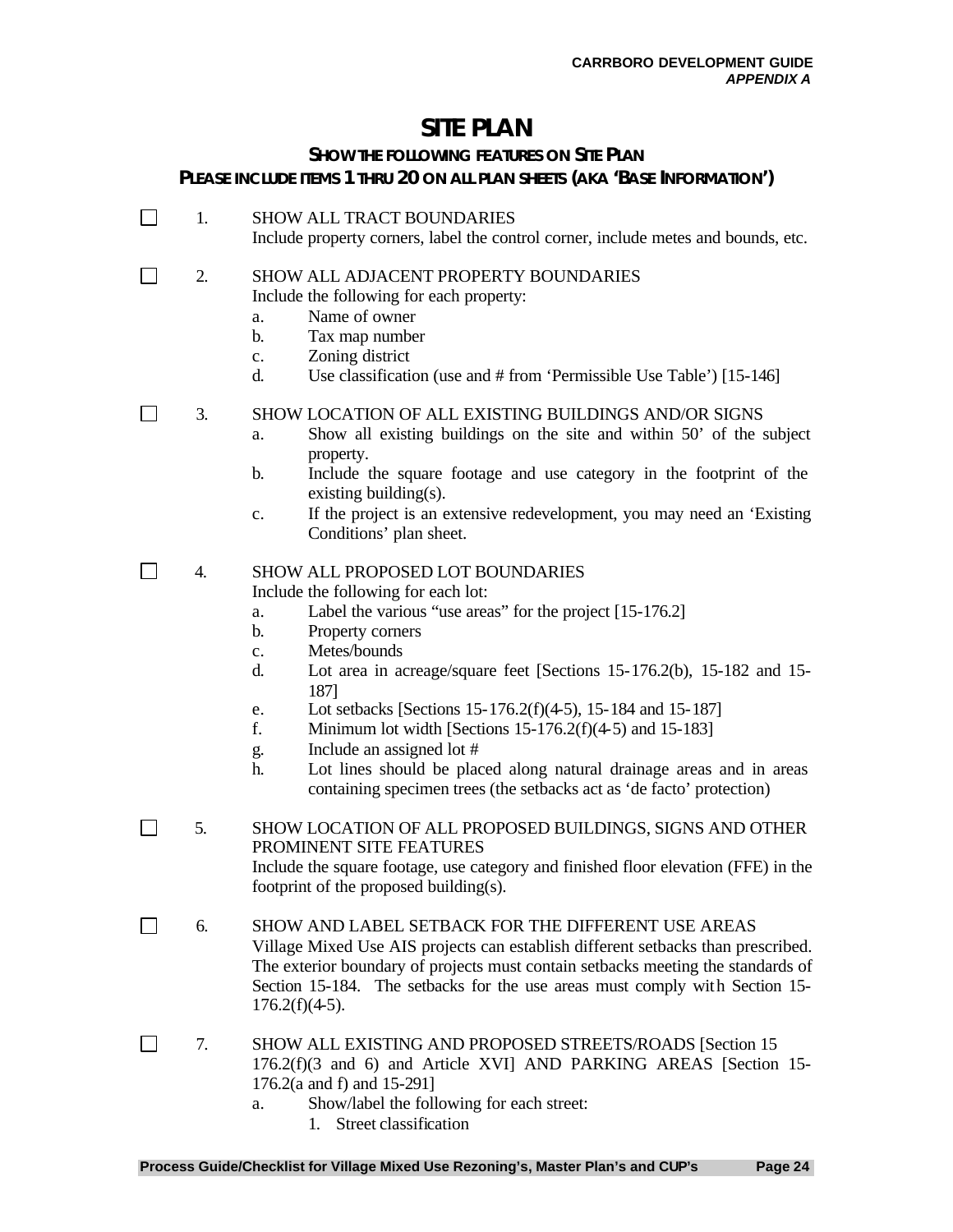- 2. Extent of pavement/curb (label width)
- 3. Wheelchair ramps
- 4. Sidewalks (minimum  $= 5'$  in residential areas, 6' in commercial areas )
- 5. Right-of-way width
- 6. Driveway locations
- 7. Bike lanes
- 8. Road names
- 9. Label block lengths, alley locations, etc.
- 10. All improvements to existing 'entrance/peripheral' streets
- 11. Label as public/private
	- If public, ensure that connectivity is included
	- If private, ensure compliance with Section 15-220 of the LUO

 $\Box$ 

- 8. PARKING SHOW, LABEL & INCLUDE THE FOLLOWING ON PLANS: [Section 15-176.2(a and f), 15-290 and 15-291]
	- a. Parking layout and dimensions (for standard, compact and handicapped)
	- b. Parking stop location (include a detail concrete, 3.5' from edge of walk/curb, needed adjacent to vegetation and sidewalks)
	- c. Parking aisle widths
	- d. Crosswalks at driveway/street/sidewalk intersections
	- e. Compact and handicapped space markings and signs (include a detail)
	- f. Driveway width, radius, etc.
	- g. Loading space (include dimensions and a detail, if applicable)
	- h. Details for paving, curb and gutter, concrete, parking stops, etc.
	- i. Include a note concerning fire lane striping. The note should read "Fire lane striping will be coordinated with the Carrboro Fire Marshall prior to the issuance of a CO per Chapter 12 of the Carrboro Town Code."
	- j. Include a note specifying that a 'hard surface' is required prior to building construction (contact Fire Department for further information)
	- k. Show parking for all storefront and townhouse use areas [15-176.2(a and f) and 15-291]
	- l. Show parking for all lots within single -family detached use areas, including all accessory dwelling units [15-176.2(f) and 15-291]

 $\Box$ 9. SHOW ALL PROPOSED PHASES [Section 15-61 and 15-176.2(d)]

- a. Include a detailed phasing schedule
- b. Include phase lines
- c. Provide the # of lots by phase
- d. Include the lot #'s by phase (i.e., phase  $1 =$  lots 1-25)
- e. Ensure that each phase meets the requirements of the LUO (i.e., screening, recreation, etc.)
- f. Link % commercial to % residential in each phase
- П 10. SHOW AND LABEL ALL RECREATION AREAS
- $\Box$ 11. SHOW AND LABEL ALL OPEN SPACE AREAS
- $\Box$ 12. WRITTEN AND GRAPHIC SCALE (Include on all plan sheets) The plans must be drawn so that all features are discernible  $(1" = 50"$  preferred)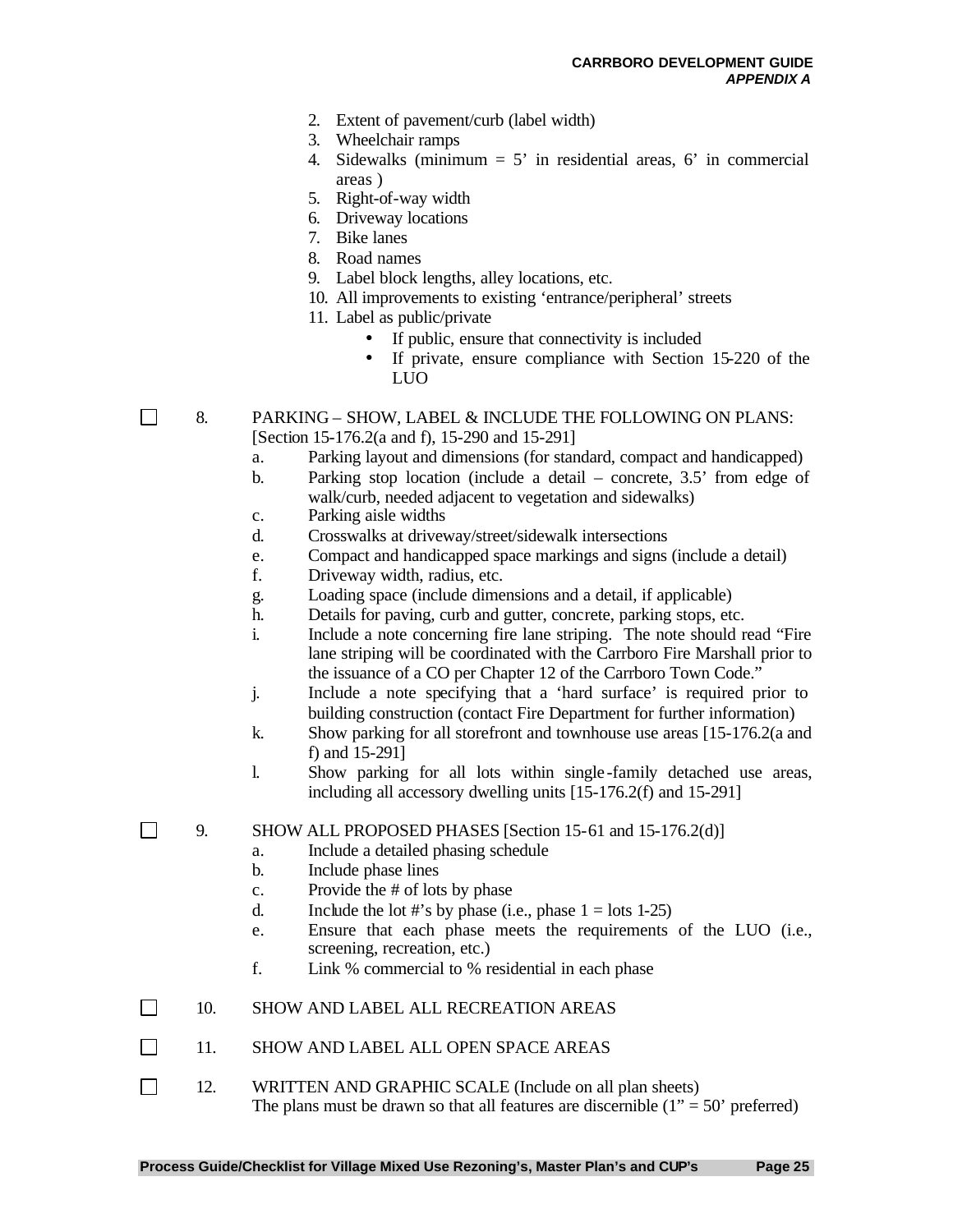- $\Box$ 13. NORTH ARROW (Include on all plan sheets)
- П 14. MARGIN INFORMATION (Include on all plan sheets)

Please include the following information on the right-hand margin of each sheet: a. Name of development and phase number

- b. Type of permit/plan submittal
- c. Sheet title and sheet number
- d. Owner's name, address, phone and fax number
- e. Applicant's name, address, phone and fax number
- f. Consulting firm(s) name, address, phone and fax number
- g. Name of designer/drawer
- h. Plan date (include all revision dates)

 15. SHOW AND LABEL ALL STREAMS, FLOODWAYS, AND FLOODPLAIN BOUNDARIES

- a. Development activity adjacent to and within streams and floodways/floodplains is extremely restricted. Please review the LUO for additional information [Section 15-254 through 15-257].
- b. Any lot containing floodway/floodplain must be capable of supporting a structure per Section 15-255(b)(1). Show buildable area on lot.
- c. Show all stream crossings and/or intrusions (i.e., parking, trails, sewer lines, etc.) and ensure that they are permitted by the LUO.
- $\Box$ 16. SHOW AND LABEL ALL STREAM BUFFERS [Section 15-268 AND 15-269] No disturbance is permitted within the stream buffer(s) except in conjunction with 15-268(f) and 15-269(e) of the LUO.

 $\Box$ 17. SHOW THE FOLLOWING TREE INFORMATION:[Appendix A, A-5]

- a. Existing and proposed tree line on the site and within 50' of the site.
- b. Show the location and extent of the canopy for all trees 18" or greater in diameter & all rare trees on the site and within 50' of the site. Additionally, include the following information:
	- 1. Identify the trees to be removed on the plans
	- 2. Provide the following information in a table for all specimen trees:
		- Tree number
		- Type of tree
		- Size (diameter) of tree
		- Whether the tree will be removed or retained
- 18. SHOW AND LABEL ALL EXISTING UTILITIES AND DRAINAGE SYSTEMS ON OR ADJACENT TO THE SITE
- $\Box$ 19. SHOW ALL EXISTING AND PROPOSED EASEMENTS Include the following information on the plans:
	- a. Easement type (water/sewer, drainage, access, etc.)
	- b. Label as public or private
	- c. Include the easement width
- $\Box$ 20. SHOW THE LOCATION OF ANY REFUSE AND RECYCLING CONTAINERS, BIKE RACKS, BENCHES, ETC. ON THE SITE (and within 50' of the site) [Section 15-176.2(f)(5)(g) and 15-250]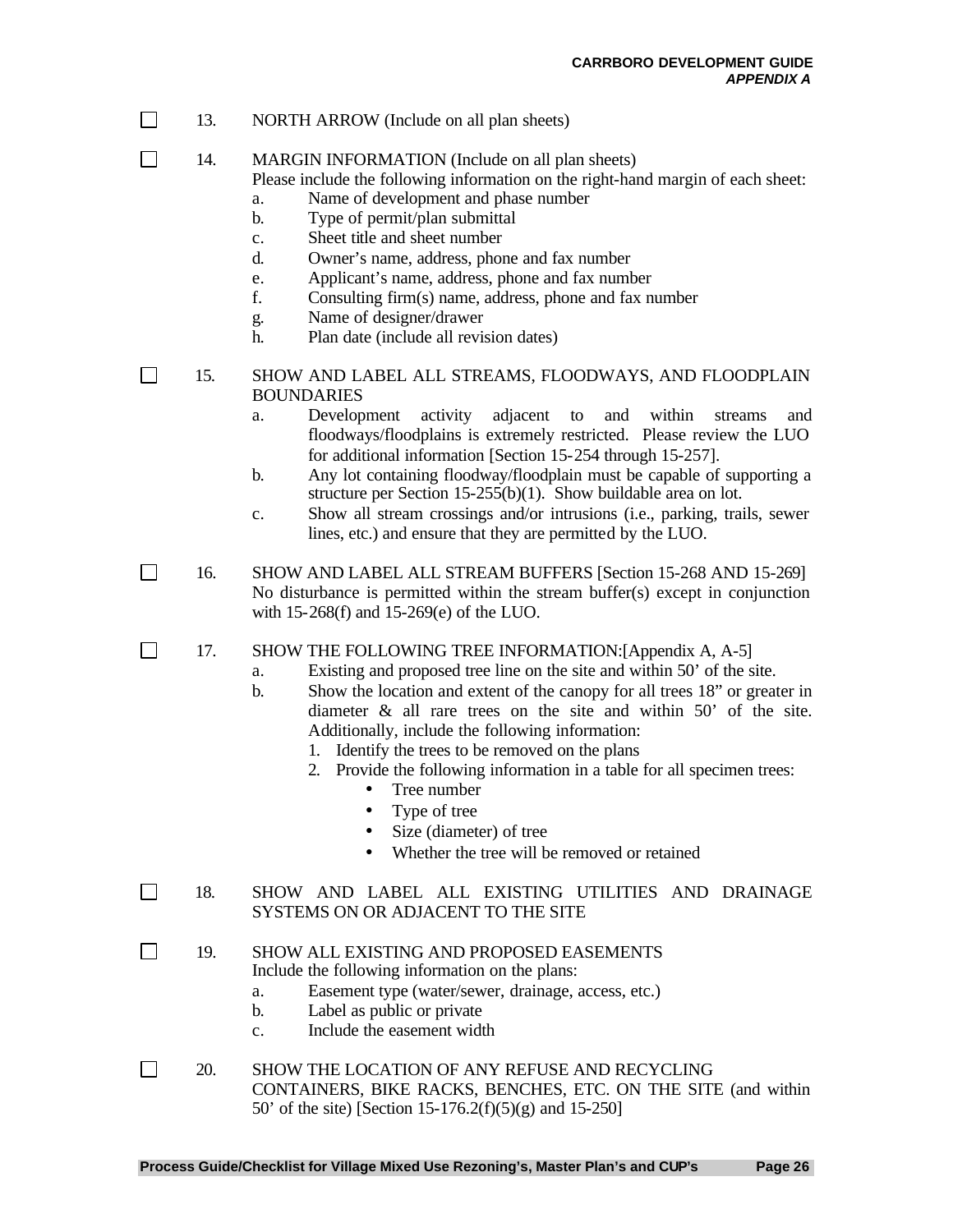- a. All refuse/recycling containers must be screened from adjacent properties and the street right-of-way (provide screening and a detail on the plans).
- b. If a dumpster is used, a dumpster pad constructed to the specifications of the Public Works Director must be used (show location of pad on the plans and provide a detail)
- c. Show the locations of the trash cans, public benches and bike racks required by Section 15-176.2(f)(5)(g). Include a detail of each on the detail sheet.

#### 21. SHOW THE LOCATION OF ANY EXISTING OR PROPOSED BUS SHELTER(S)

- a. Include a letter from Chapel Hill Transit indicating that they have been contacted concerning desired or anticipated system upgrades that are needed as a result of your proposed project.
- b. Show the location of any existing or proposed bus shelter along with a sidewalk connecting the shelter to the site.
- c. Show any associated road widening, bus pull-off area, etc. required as a result of the site upgrade (for existing bus-stops) or the installation of the bus shelter (for proposed bus stops).
- d. Include a detail of the bus shelter with the plans. The shelter approved by the Board of Aldermen is a "Design Works" shelter that must be constructed on-site.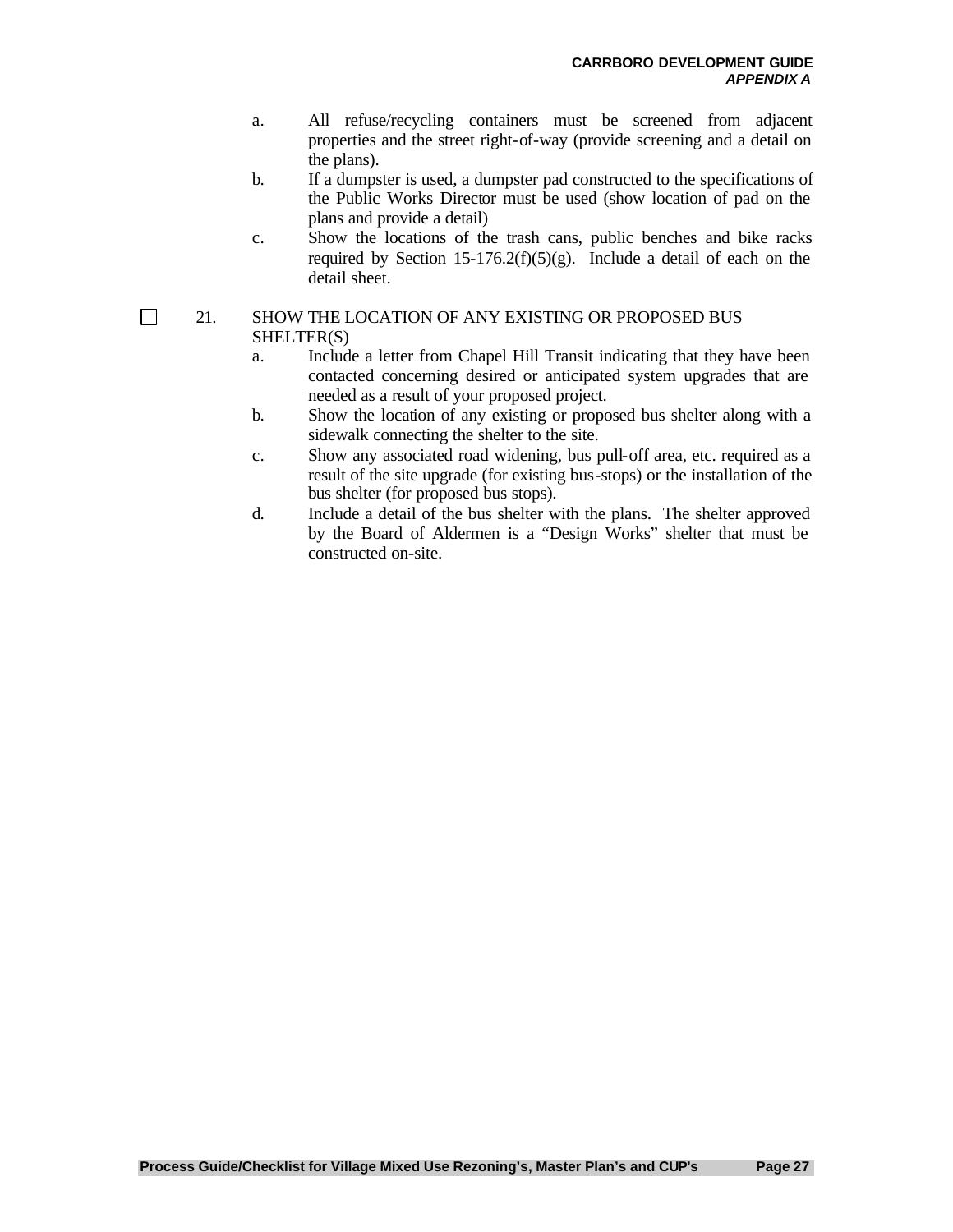# **OPEN SPACE AND RECREATION PLAN**

**INCLUDE THE FOLLOWING INFORMATION, IN ADDITION TO THE 'BASE INFORMATION' FROM THE 'SITE PLAN' SHEET (ITEMS 1 THRU 20 ON 'SITE PLAN')**

П 1. COMPUTATION SHOWING REQUIRED RECREATION POINTS AND POINTS CLAIMED FOR FACILITIES PROVIDED [Section 15-196]

- a. Show amount of recreation points required. The  $\#$  of units x multiplier  $=$ the amount of recreation points required [Section 15-196 $(c)$ ].
- b. Show amount of recreation points provided (show calculations for each piece of equipment/amenity), including: [Section 15-196 and Appendix G]
	- List of equipment and cost
	- Conceptual design
- c. Show calculation demonstrating compliance with children's amenities:
	- 1. The project must have 10% of required recreation points in amenities designed for children 12 or under.
- d. Include descriptions, elevations and details of equipment to be used in mini-parks and/or facilities to be constructed on the property.
- e. Any 'payments-in-lieu' for required recreational amenities must be approved by the Recreation and Parks Director. Please submit a letter of approval from the Recreation and Parks Director that specifies the number of recreational points that can be satisfied by a payment-in-lieu. [Section 15-203]

 $\Box$ 2. REQUIREMENTS FOR RECREATION FACILITIES

- a. Bike and pedestrian easements are generally required in primary conservation areas for the purpose of connecting to adjacent bikeway and pedestrian systems. [Section 15-196(e)]
- b. Recreation facilities/amenities should be located throughout the development. [Section 15-196(g)]
- c. Each recreation area must be a minimum of 1,200 square feet and screened.
- d. Only play fields and bike/pedestrian paths may be 'double counted' (including land costs) as open space and recreation (note that an easement dedication does not equal recreation points – only trail construction does). [Section 15-196(h)]
- e. Homeowner's Association maintenance is required for all facilities/amenities not dedicated to the Town. Please note that the Town is not required to accept offers of dedication. [Section 15-67]
- f. Show the location of any planned support facilities, including:
	- 1. Parking
	- 2. Bike racks
	- 3. Screening
- g. Label all recreational amenities as public or private.

- 3. COMPUTATION SHOWING REQUIRED OPEN SPACE AND OPEN SPACE PROVIDED [Section 15-198]
	- a. Show amount of open space required (both acreage and square feet).
	- b. Show amount of open space provided (both acreage and square feet).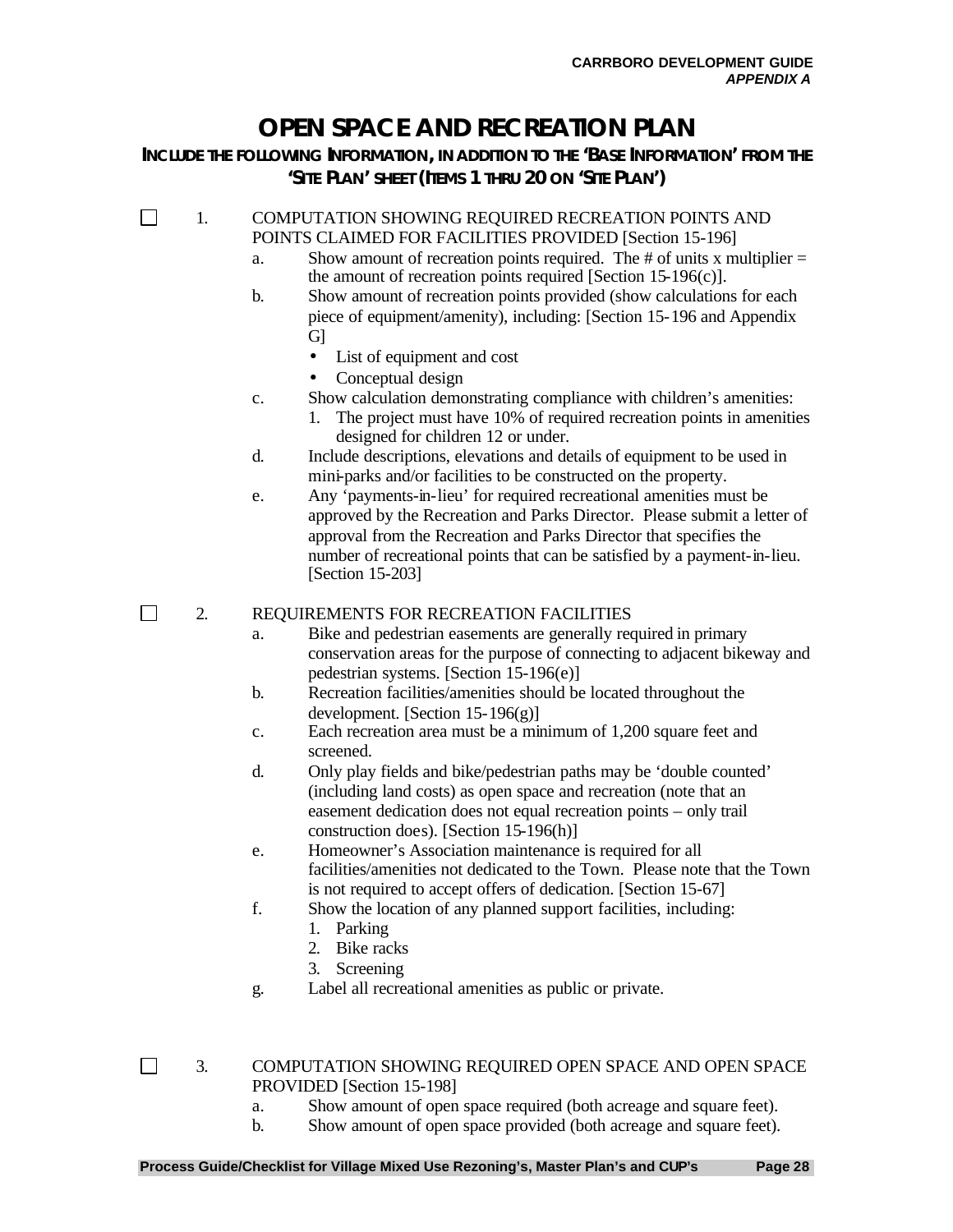- 1. Include amount of primary constraint (square feet, acreage and %)  $[15-198(b)(4)]$
- 2. Include amount of secondary constraint (square feet, acreage and %)  $[15-198(b)(5)]$
- c. Any 'payments-in-lieu' for open space must be approved by the permit issuing authority during the permit approval process. Please submit a letter justifying the request so that it may be included with the staff report.
- d. Demonstrate compliance with Section 15-176.2(e and f).

#### 4. REQUIREMENTS FOR OPEN SPACE

- a. All 'primary conservation areas' must be set aside as open space, even in excess of 40% (except hardwoods, which must be preserved to the extent practicable). Areas in excess of the 40% requirement can be on private lots by specifying buildable areas and creating overlay easements on the property. [Section  $15-198(g)$ ]
- b. 'Open Space' refers to areas that are not: [Section 15-198(b)(1)]
	- 1. Encumbered by substantial structures
		- 2. Devoted to street, parking, sidewalks, etc.
		- 3. Part of a privately owned lot [see exception in Section 15-198 (g)]
- c. All areas intended for open space should be a minimum of 50' in width. The exception to this requirement deals with trail connections linking larger open space areas. [Section 15-198(b)(2)]
- d. All open space must be accessible to the residents of the project or the general public.  ${Section 15-198(b)(1)(d)}$
- e. If the project has 25 lots or more, you must provide: [Section 15-198(d)]
	- 1. A flat, well-drained, grassed play field of at least 20,000 square feet (400 square feet per dwelling unit is required, with the minimum size being 20,000 square feet)
	- 2. Play field(s) must be located so that 90% of all lots in the project are within 1,500 feet of the play field
	- 3. Play field(s) may be counted for recreation points and open space (land costs can not be used for the recreational component, however)
- f. Homeowner's Association (HOA) maintenance is required for all open space not dedicated to the Town. Please note that the Town is not required to accept offers of dedication. [Section 15-199]
- g. Label all open space as public or private. [Appendix A, A-6(b)(9)]
- h. Demonstrate compliance with Section 15-176.2(e and f).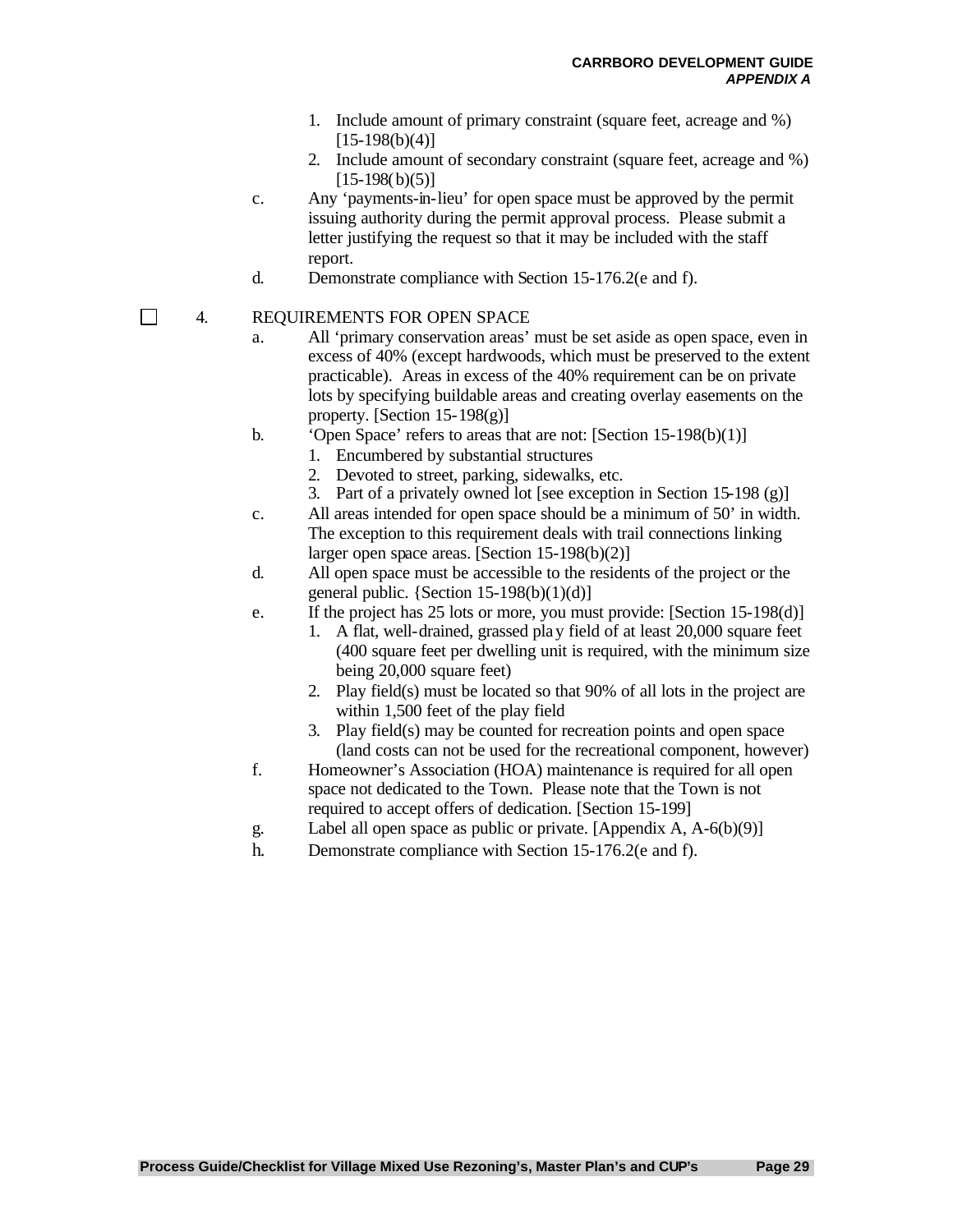### **UTILITY PLAN**

#### **INCLUDE THE FOLLOWING INFORMATION, IN ADDITION TO THE 'BASE INFORMATION' FROM THE 'SITE PLAN' SHEET (ITEMS 1 THRU 20 ON 'SITE PLAN')**

#### П 1. SHOW PROPOSED WATER SYSTEM

[Sections 15-141.2(d), 15-237, 15-240, 15-241, 15-249 and 15-256]

- a. Show the proposed water system (including the connection to existing water system) with size of pipe and type of material noted.
- b. Show location of water services (one per lot).
- c. Show the location of existing and proposed fire hydrants adhering to the following requirements:
	- 1. Fire Chief shall determine the location of hydrants if there is a dispute/problem
	- 2. Hydrants must be within 500' of all lots and/or buildings
	- 3. Hydrants must be served by at least a 6" line and must have two (2) 2.5" connections and one (1) 4.5" connection
	- 4. Hydrant connections must be located at least 21.5" from ground level
	- 5. Add a note specifying that "No framing may begin until hydrants are operational"
	- 6. Add a note specifying that "An all-weather travel surface must be in place on the roadway prior to receiving final plat approval and/or building permits
- d. Water lines should be looped, when possible, to provide adequate fire flow and to avoid 'dead-end' lines. Please submit fire-flow calculations for review by the Fire Chief and Town Engineer.

#### 2. SHOW PROPOSED SEWER SYSTEM

[Sections 15-141.2(d), 15-237 thru 15-239 and 15-256]

- a. Show connection to the existing sewer system with size of pipe and type of material noted.
- b. Show proposed sewer system (outfalls, interceptors, collectors, manholes, pump station, etc.).
- c. Show location of sewer services (one per lot).
- d. Include the size and type of pipe/material used, inverts in and out, rim elevations, slope percentages of pipe segments, etc.
- e. See Section 15-237 for OWASA connection requirement 200' + 10'/unit for each unit over four (4).

#### 3. SHOW LIGHTING

 $\Box$ 

 $\Box$ 

[Sections 15-176.2(f)(5)(j), 15-242 and 15-243]

- a. Show the location of all streetlights. If using a style other than the Town standard, please include a detail on the plan sheets and submit a letter from the Director of Public Works approving the deviation. Please note that the Homeowner's Association (HOA) is responsible for paying any difference in costs of installation and/or maintenance.
- b. For commercial and townhouse areas, show the location of the proposed site lighting. Include the following:
	- 1. Location of proposed lighting in the parking area
	- 2. Light detail with height to top of light (15' maximum), type of light (shoebox style or low-level decorative lights recommended) and wattage of light indicated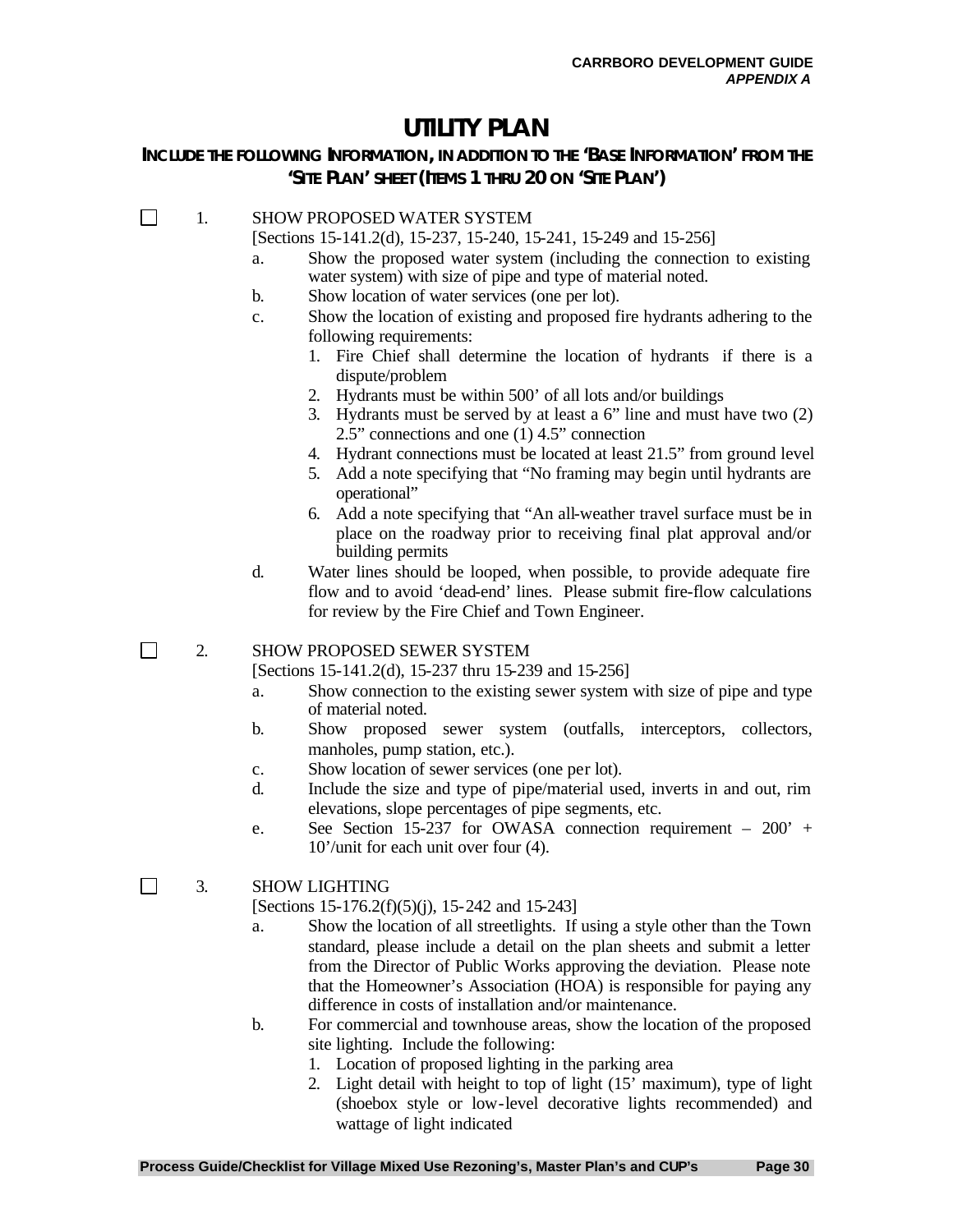- 3. Show the iso-candle footprint of the lights on the plan (maximum illumination at the property line is 0.2 footcandles measured at grade)
- 4. Demonstrate compliance with Section  $15-176.2(f)(5)(j)$
- 4. SHOW/PROVIDE ELECTRIC, TELEPHONE, CABLE, GAS INFORMATION [Section 15-244 thru 15-248]
	- a. Submit letters from all applicable utility companies certifying that the utility company can serve all lots within the subdivision via the existing infrastructure.
	- b. Include a note stating that all new utilities must be located underground.
	- c. As-built drawings must be submitted to the Town for any utilities installed by the developer within the public right-of-way (water/sewer). All utilities installed by a utility company (electric, cable, gas, telephone) should be shown on as-built drawings maintained by the utility company.
	- d. Include a typical drawing/detail for the location of all utilities within the right-of-way. Use standard drawing #6 or #7 in Appendix C.
	- e. The utilities should generally be located within the alleys.
- $\Box$ 5. SHOW ALL EXISTING UTILTIES [Appendix A]
	- a. Show the location of all existing utilities on the site (both above and below ground).
	- b. Indicate whether the existing utilities will 'remain' or be 'removed'.
	- c. If the utilities are to be relocated on the site, they must be placed underground.

6. SHOW ALL EASEMENTS [Appendix A]

 $\Box$ 

 $\Box$ 

 $\Box$ 

- a. Show all existing or proposed drainage easements. Include the following:
	- 1. Label either public or private.
	- 2. Label width.
- b. Show all existing or proposed water and sewer easements. Include the following:
	- 1. Label either public or private.
	- 2. Label the width.
- c. Show all existing utility easements (electric, gas, etc.).

7. INCLUDE A DISCLOSURE SIGN PLAN [Section 15-83.1 and 15-83.2]

- a. A copy of the approved site plan must be displayed on the site showing lot configurations, easements, streets, amenities and other design features (water, sewer, open space, recreation areas, etc.). The plans and/or project must adhere to the following:
	- 1. Must be drawn to a  $1'' = 100'$ , minimum  $(1' = 50'$  preferred)
	- 2. The site plan must be displayed in a weatherproof case
	- 3. The location of the plan 'kiosk' must be shown on the approved plans
	- 4. Include a detail of the case/kiosk on the approved plans
	- 5. The kiosk must be in place prior to final plat approval
- b. Disclosure signs identifying water/sewer easements, future road extensions, open space, drainage easements, recreation areas, site triangle easements, etc., must be shown in an obvious location for each such feature. The plans and/or project must adhere to the following:

**Process Guide/Checklist for Village Mixed Use Rezoning's, Master Plan's and CUP's Page 31**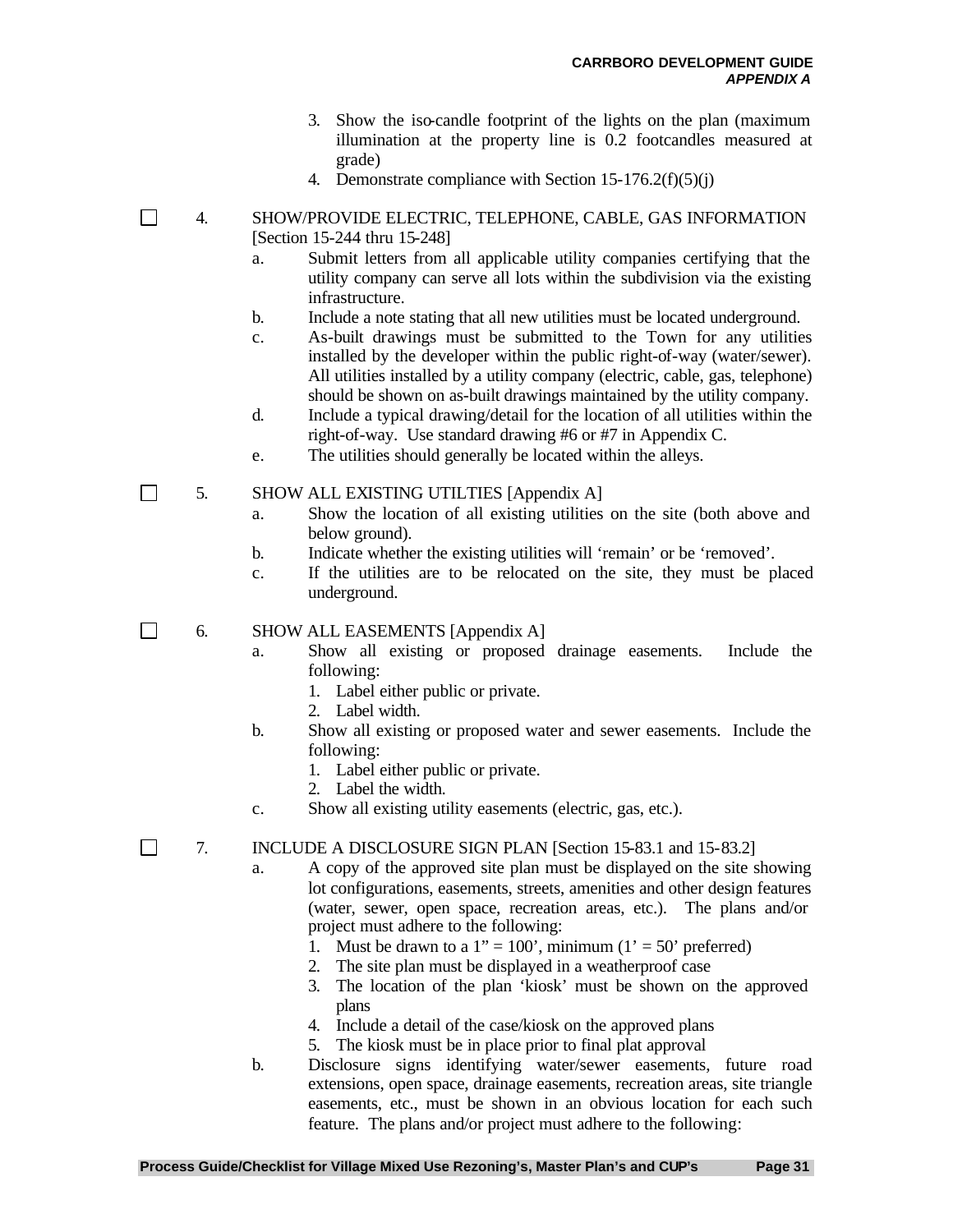- 1. The location of the signs must be indicated on the plans
- 2. The plans should include a 'sign key' with symbols, abbreviations, etc.
- 3. Include a detail for a 'typical' sign and include a table for the specific language for each sign
- 4. The disclosure signs must be in place prior to final plat approval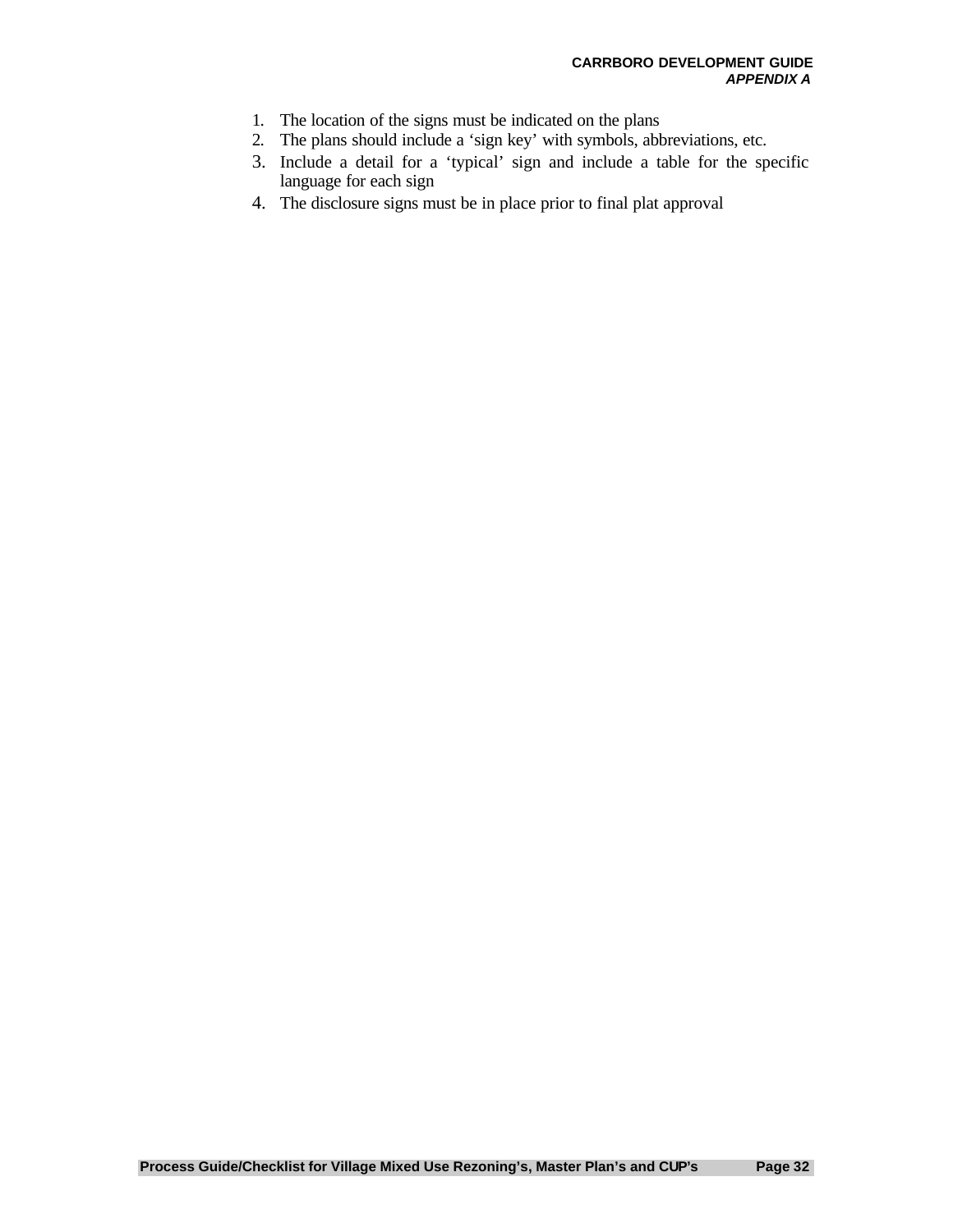## **LANDSCAPE PLAN**

#### **INCLUDE THE FOLLOWING INFORMATION, IN ADDITION TO THE 'BASE INFORMATION' FROM THE 'SITE PLAN' SHEET (ITEMS 1 THRU 20 ON 'SITE PLAN')**

 $\Box$ 1. SHOW THE FOLLOWING TREE INFORMATION ON THE PLANS:

- a. Existing tree line on the site and within 50' of the site (Although not specified in the LUO, the Administrator can require it- [Section 15- 49(d)])
- b. Show the location and extent of the canopy for all trees 18" or greater in diameter & all rare trees on the site and within 50' of the site. Additionally, include the following information:
	- 1. Identify the trees to be removed on the plans
	- 2. Provide the following information in a table for all specimen trees
		- Type of tree and tree number
		- Size (diameter) of tree
		- Whether the tree will be removed or retained
- 2. SHOW THE LOCATION OF THE TREE PROTECTION FENCE ON THE PLANS [Sections 15-316(b) & (c) and Section 15-318)]
	- a. Tree protection fencing must be placed around all trees and all forested areas that are to be retained on the site. The tree protection fencing must be placed at the edge of the canopy for all trees that are to be preserved/saved. No clearing, grading or other disturbance is permitted within the tree protection area.
	- b. Provide a detail showing the type of tree protection device to be used. The detail should include the following:
		- 1. Type of fence material (orange tenser ski fence is preferred)
		- 2. Spacing and type of stakes (10' max. spacing and metal preferred)
		- 3. Sign reading "TREE PROTECTION AREA DO NOT ENTER" spaced every 50' along the fence

3. SHOW REQUIRED STREET TREES [Section 15-176.2(f)(4 and 8) and 15-315] a. Along both sides of newly created streets in residential areas, trees shall

- either be planted or retained to comply with the following requirements:
	- 1. There must be 1 tree with a minimum diameter of 12" at maturity for every 30' of street (each side of street)
	- 2. The street trees should be placed/retained at irregular intervals along, and distances from, the street
	- 3. Trees from Appendix E (E-2 and E-10) should be used as street trees
- b. Along both sides of newly created streets in commercial areas, trees shall either be planted or retained to comply with the following requirements:
	- 1. Use tree species that branch above 8 feet to facilitate viewing of storefronts and signs;
	- 2. Trees should be planted either every 30 feet or 50 feet (depending on the size of the tree) so that a regular pattern of street trees in created.
- 4. SHOW REQUIRED SHADE TREES FOR ALL PAVED PARKING IN THE COMMERCIAL/TOWNHOUSE AREAS [Sections 15-176.2(f)(8) & 15-317]
	- a. Select trees from Appendix E and use formula E-3 in Appendix E for calculating 20% shading of vehicle accommodation area (parking and sidewalks). Include the following on the plans:

 $\Box$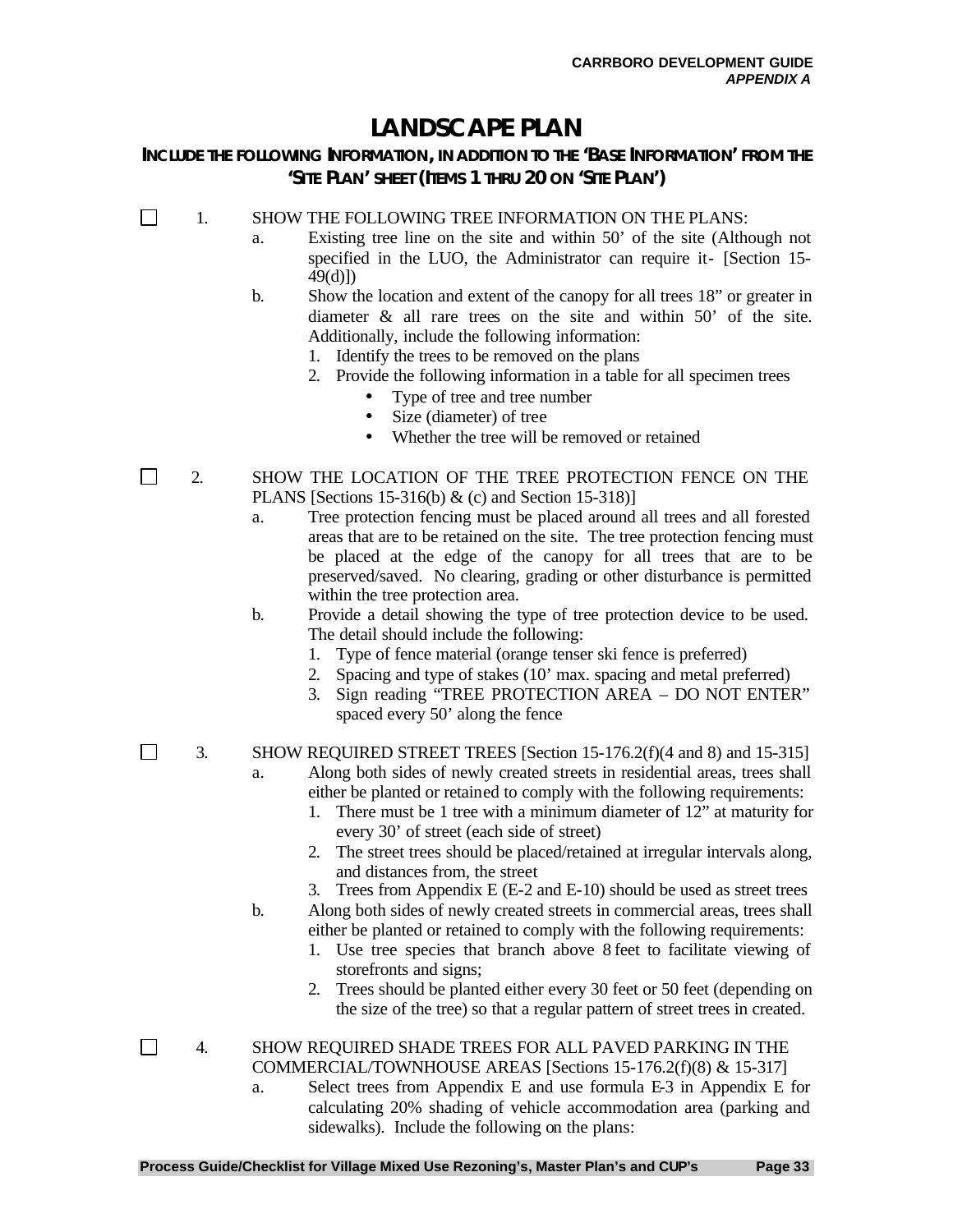- 1. Detailed calculation of the 20% shade tree requirement
- 2. Provide a note or calculation demonstrating how the trees retained and/or planted meet the 20% requirement
- b. Show and label the types of trees on the plans (name/abbreviation).
- c. No pavement may be placed within 15' of trees retained for shading. If the retained tree is a specimen/rare tree, no pavement may be placed within the dripline/tree protection perimeter of the tree.
- d. New trees must be surrounded by at least 200 sq. ft. of unpaved area (i.e. a planting island or strip).
- e. Show concrete parking stops 3.5' from edge of curb/walk to prevent car overhangs from striking vegetation or blocking sidewalks.
- f. 1/3 of trees should be evergreen for winter shading and color.
- g. Parking lots larger than 19 spaces and/or 6,000sf must provide internal and external shading.

 $\Box$ 5. INCLUDE A PLANTING TABLE ON THE PLANS [Appendix A, A-6(23)]

- a. The planting table should include the following:
	- 1. The name and quantity of the plant species used on the site
	- 2. The size of the plant at planting (height or container size)
	- 3. Typical on-center spacing of the plant material
	- 4. Whether the plant is in a 'container' or 'balled and burlapped'

6. SHOW AND LABEL TYPE OF REQUIRED SCREEN FOR COMMERCIAL AREA PARKING AND OVERALL EXTERIOR SCREENING [Sections 15- 176.2(f)(7) and 15-304]

- a. The type of screen required depends on the proposed use and the existing surrounding uses. Using the chart found in Section 15-308, label the type of screen required along each property line. If no screen is required, leave the area blank.
- b. Show and label the location of the screen material (plant, fence, wall, etc.).
- c. If plants are used, include all plant information in the 'Planting Table'.
- d. If a fence or wall is used, please provide a detail on the plans.

7. SHOW SCREENING OF REFUSE/RECYCLING BINS [Section 15-250]

- a. All refuse/recycling containers must be screened from adjacent properties and the street right-of-way (provide screening and a detail on the plans).
- b. If a fence is used, please provide a detail on the plans.
- c. Include a detail of the gate/enclosure that will be used.
- d. Location of the refuse/recycling container must be easily served by trucks.

 $\Box$ 

 $\Box$ 

 $\Box$ 

8. INCLUDE BUILDING ELEVATIONS FOR ALL BUILDINGS IN COMMERCIAL, TOWNHOUSE AND SINGLE-FAMILY DETACHED USE AREAS – [Sections 15-15(126), 15-141.2, 15-176.2(f)(4) 15-177 & 15-187(d)]

- a. The elevations should specify the types of materials to be used on the building(s). Include elevations of other prominent site features.
- b. The commercial elevations shall comply with the standards of Section  $15-176.2(f)(4)$ .
- c. The residential elevations shall comply with the standards of Section 15- 141.2.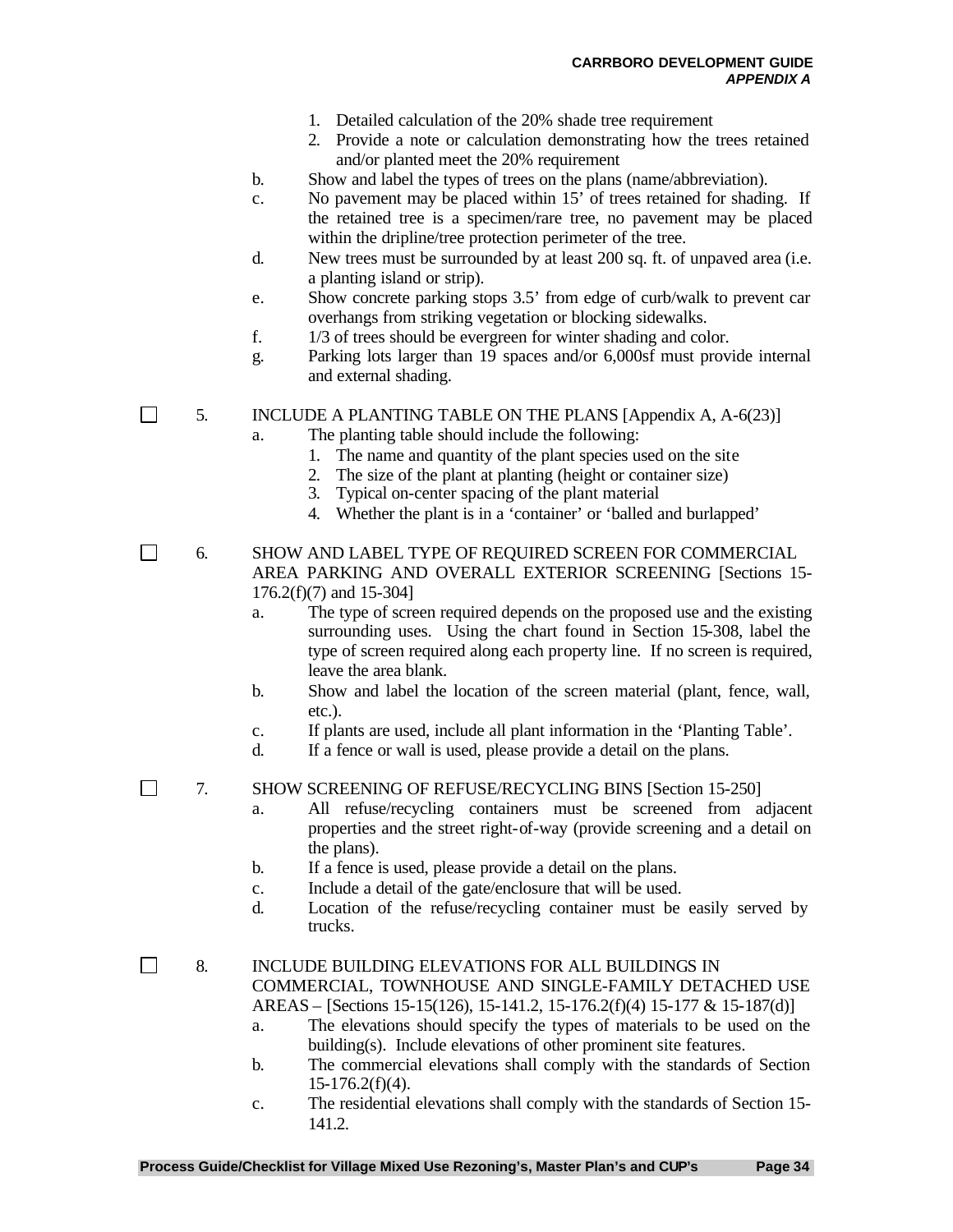$\Box$ 

 $\Box$ 

- 9. INCLUDE SIGN INFORMATION FOR THE ENTRANCE SIGNS AND SIGNS WITHIN THE COMMERCIAL AREAS [Section 15-176.2(f)(4)(n) and Article XVII]
	- a. No more than 2 entrance signs limited to 16 square feet (not to exceed 32 square feet for 2 sides).
	- b. Ensure that all commercial signage complies with the requirements of Section 15-176.2(f)(4)(n) and Article XVII.

#### 10. SIGN PERMIT APPLICATION PROCESS

a. The sign permit can be approved at the same time or as a separate process following project permit approval. Please consult the 'Sign Permit Procedure' pamphlet available in the Zoning Division for additional sign permit information.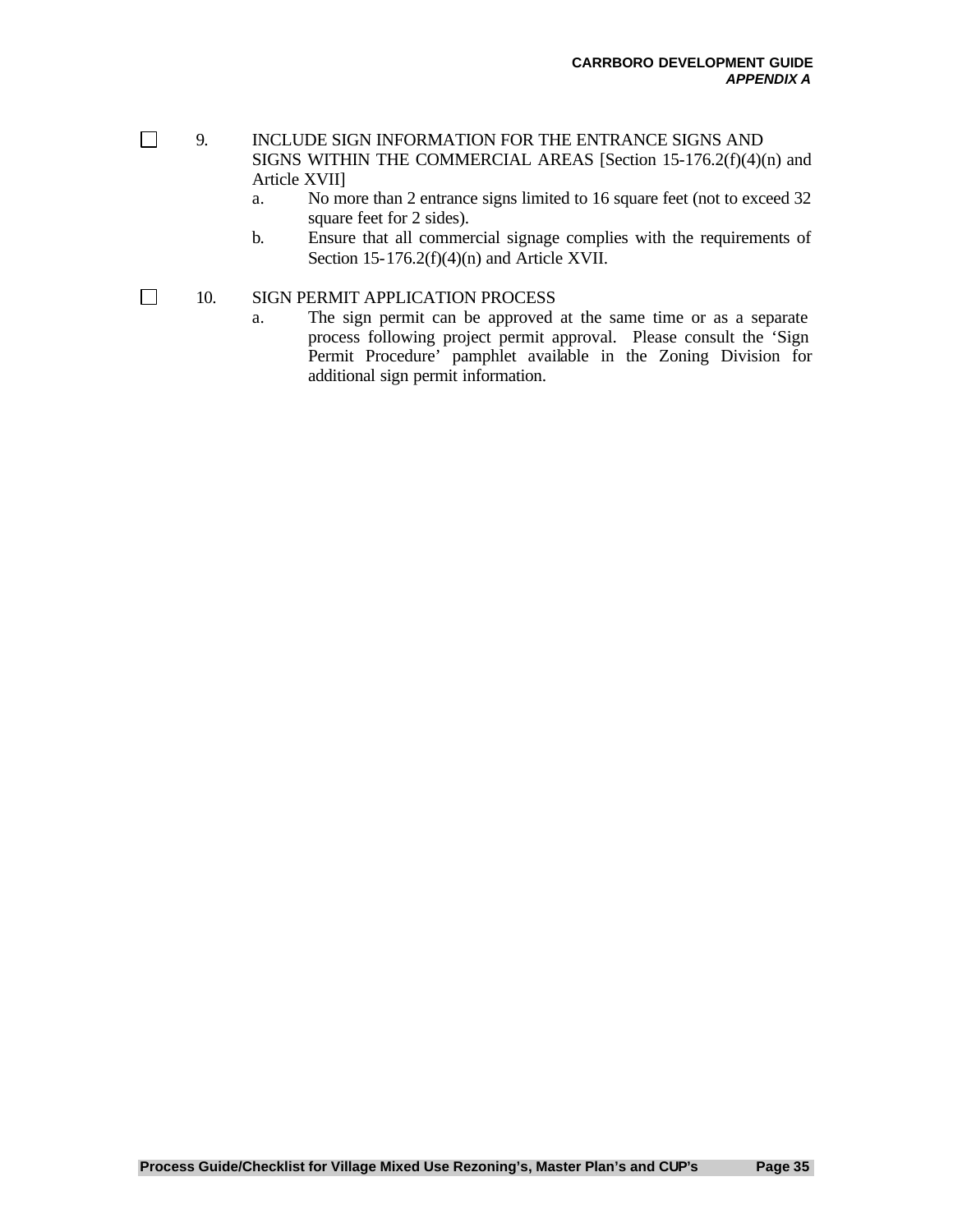# **GRADING AND DRAINAGE PLAN**

**INCLUDE THE FOLLOWING INFORMATION, IN ADDITION TO THE 'BASE INFORMATION' FROM THE 'SITE PLAN' SHEET (ITEMS 1 THRU 20 ON 'SITE PLAN')**

- 1. SHOW EXISTING UTILITY, STREET, AND/OR DRAINAGE SYSTEMS ON OR ADJACENT TO THE SUBJECT PROPERTY [Appendix A, A-5]
	- 2. SHOW EXISTING CONTOURS ON THE SITE & WITHIN 50' OF THE SITE
		- a. The existing contours should be shown at 2' intervals (minimum) and should be shown using a dashed  $(- - )$  line. [Appendix A, A-5]

#### $\Box$ 3. SHOW PROPOSED CONTOURS ON THE SITE

 $\Box$ 

 $\Box$ 

- a. The proposed contours should be shown at 2' intervals (minimum) and should be shown using a solid  $($   $)$  line. [Appendix A, A-6]
- b. No grading or disturbance may take place within any tree protection area or within any stream buffer, unless specifically permitted in the ordinance and/or approved by the permit issuing authority. [see Section 15-316(b) & 15-268(e)]
- c. No grading may take place on another property unless all necessary construction easements are secured and there is no disturbance to specimen trees, stream buffers, etc. on the adjacent property.

#### $\Box$ 4. SHOW ALL COMPONENTS OF THE PROPOSED DRAINAGE SYSTEM [Sections 15-261 thru 15-263, Appendix C and Appendix I]

- a. Show all of the following features on the plans:
	- 1. New channels, swales, etc.
		- 2. Pipes (sizes and types) [minimum 15" rcp unless alternative approved]
		- 3. Catch basins
		- 4. Junction boxes
		- 5. Yard inlets
		- 6. Energy dissipaters
		- 7. Stormwater retention/detention facilities
		- 8. Stormwater quality devices
		- 9. Easements
- b. Include all details necessary to ensure compliance with Appendix C and Appendix I of the LUO.

5. SUBMIT DETAILED DRAINAGE CALCULATIONS AND A WATER QUALITY ANALYSIS FROM A REGISTERED ENGINEER

- a. Please consult Sections 15-262, 15-263 and Appendix I of the LUO for specific requirements. Additionally, please contact the Town Engineer, Sungate Design Group, to discuss all drainage requirements. Further, you are encouraged to set up a pre-submittal conference with Sungate to discuss the drainage review process.
- b. Submit a 'Truth in Drainage' statement disclosing the impacts the proposed project may have on upstream and downstream properties in relation to water quantity and water quality. [Section  $15-263(a)(2)$ ]
- c. Please note that prior to the issuance of a CO or final plat, the Town may require that a 'drainage performance bond' be posted for a period of two (2) years. [Section  $15-263(a)(3)$ ]